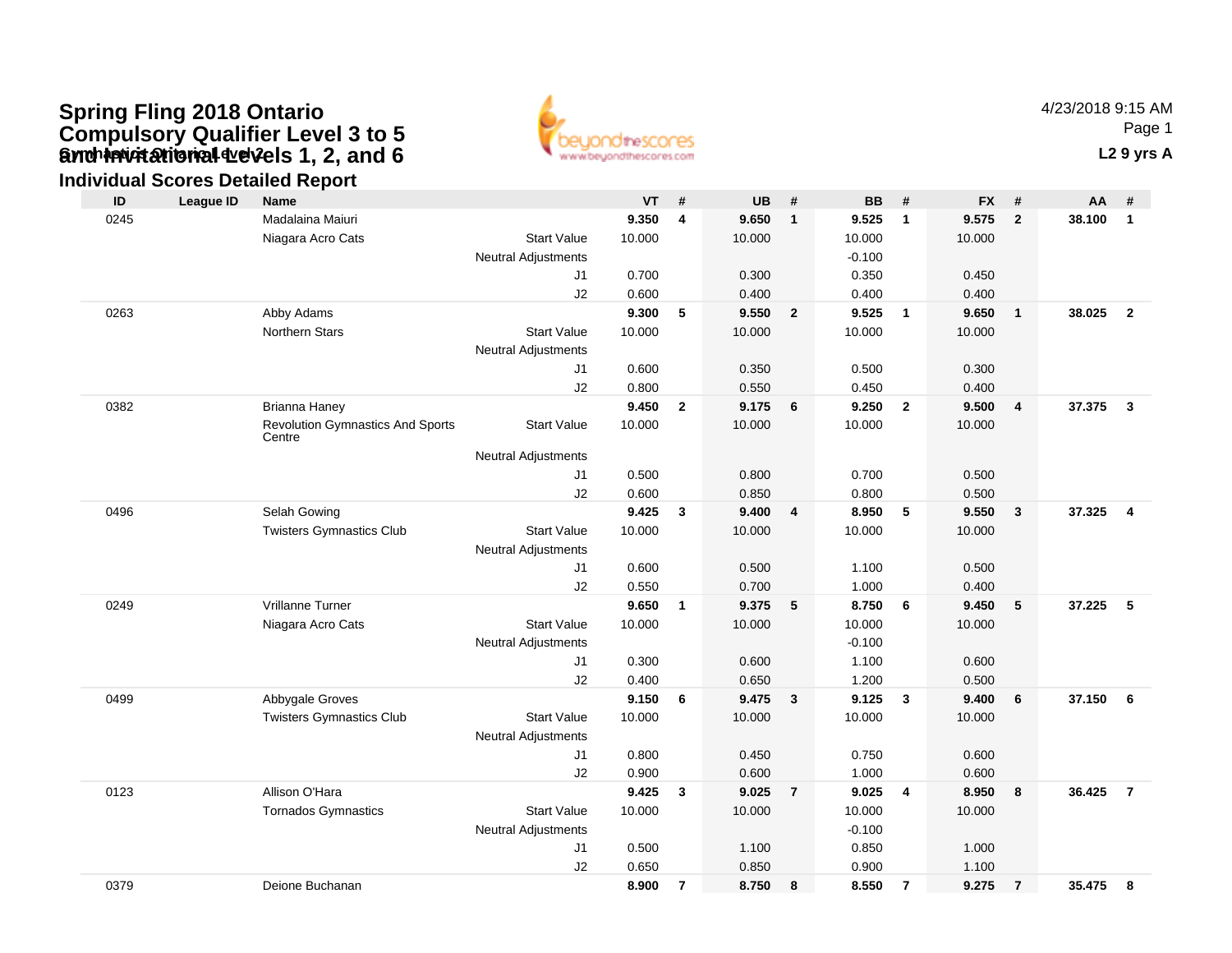# Bayelution 2 ymarrids find Sports **Individual Scores Detailed ReportSpring Fling 2018 Ontario Compulsory Qualifier Level 3 to 5 and Invitational Levels 1, 2, and 6**

Start Value

| Start Value 10.000         |       | 10.000 | 10.000 | 10.000 |
|----------------------------|-------|--------|--------|--------|
| <b>Neutral Adjustments</b> |       |        |        |        |
|                            | 1.000 | 1.300  | 1.400  | 0.700  |
| J2                         | 1.200 | 1.200  | 1.500  | 0.750  |

## **Gymnastics Ontario Level 2**

| ID   | <b>League ID</b> | Name                                |                            | <b>VT</b> | #              | <b>UB</b> | #                       | <b>BB</b> | #                       | <b>FX</b> | #                       | AA     | #              |
|------|------------------|-------------------------------------|----------------------------|-----------|----------------|-----------|-------------------------|-----------|-------------------------|-----------|-------------------------|--------|----------------|
| 0266 |                  | Julianna Bago                       |                            | 9.750     | $\mathbf{1}$   | 9.450     | $\mathbf{1}$            | 9.675     | $\mathbf{1}$            | 9.550     | $\mathbf{1}$            | 38.425 | $\mathbf{1}$   |
|      |                  | <b>Northern Stars</b>               | <b>Start Value</b>         | 10.000    |                | 10.000    |                         | 10.000    |                         | 10.000    |                         |        |                |
|      |                  |                                     | <b>Neutral Adjustments</b> |           |                |           |                         |           |                         |           |                         |        |                |
|      |                  |                                     | J1                         | 0.200     |                | 0.500     |                         | 0.250     |                         | 0.400     |                         |        |                |
|      |                  |                                     | J2                         | 0.300     |                | 0.600     |                         | 0.400     |                         | 0.500     |                         |        |                |
| 0244 |                  | Olivia Wilson                       |                            | 9.025     | 5              | 9.325     | $\overline{\mathbf{2}}$ | 9.450     | $\overline{\mathbf{2}}$ | 9.450     | $\overline{\mathbf{3}}$ | 37.250 | $\overline{2}$ |
|      |                  | Niagara Acro Cats                   | <b>Start Value</b>         | 10.000    |                | 10.000    |                         | 10.000    |                         | 10.000    |                         |        |                |
|      |                  |                                     | <b>Neutral Adjustments</b> |           |                |           |                         | $-0.100$  |                         |           |                         |        |                |
|      |                  |                                     | J1                         | 0.900     |                | 0.650     |                         | 0.350     |                         | 0.600     |                         |        |                |
|      |                  |                                     | J2                         | 1.050     |                | 0.700     |                         | 0.550     |                         | 0.500     |                         |        |                |
| 0563 |                  | Morgan Saker                        |                            | 9.300     | $\mathbf{3}$   | 8.875     | 5                       | 9.125     | $\overline{4}$          | 9.500     | $\overline{\mathbf{2}}$ | 36.800 | $\mathbf{3}$   |
|      |                  | Dancemakers Gymnastics              | <b>Start Value</b>         | 10.000    |                | 10.000    |                         | 10.000    |                         | 10.000    |                         |        |                |
|      |                  |                                     | Neutral Adjustments        |           |                |           |                         |           |                         |           |                         |        |                |
|      |                  |                                     | J1                         | 0.700     |                | 1.300     |                         | 0.750     |                         | 0.450     |                         |        |                |
|      |                  |                                     | J2                         | 0.700     |                | 0.950     |                         | 1.000     |                         | 0.550     |                         |        |                |
| 0251 |                  | Chloe Bender                        |                            | 9.450     | $\overline{2}$ | 9.125     | $\mathbf{3}$            | 8.600     | 8                       | 9.425     | $\overline{4}$          | 36.600 | $\overline{4}$ |
|      |                  | Niagara Acro Cats                   | <b>Start Value</b>         | 10.000    |                | 10.000    |                         | 10.000    |                         | 10.000    |                         |        |                |
|      |                  |                                     | Neutral Adjustments        |           |                |           |                         | $-0.100$  |                         |           |                         |        |                |
|      |                  |                                     | J1                         | 0.500     |                | 0.850     |                         | 1.300     |                         | 0.600     |                         |        |                |
|      |                  |                                     | J2                         | 0.600     |                | 0.900     |                         | 1.300     |                         | 0.550     |                         |        |                |
| 0479 |                  | Makayla Broom                       |                            | 9.450     | $\overline{2}$ | 9.100     | $\overline{4}$          | 8.800     | $\overline{7}$          | 9.175     | 6                       | 36.525 | -5             |
|      |                  | <b>Twisters Gymnastics Club</b>     | <b>Start Value</b>         | 10.000    |                | 10.000    |                         | 10.000    |                         | 10.000    |                         |        |                |
|      |                  |                                     | <b>Neutral Adjustments</b> |           |                |           |                         |           |                         |           |                         |        |                |
|      |                  |                                     | J1                         | 0.500     |                | 0.800     |                         | 1.300     |                         | 0.950     |                         |        |                |
|      |                  |                                     | J2                         | 0.600     |                | 1.000     |                         | 1.100     |                         | 0.700     |                         |        |                |
| 0095 |                  | Ciara Simpson                       |                            | 9.100     | 4              | 8.875     | 5                       | 9.150     | $\mathbf{3}$            | 9.375     | 5                       | 36.500 | 6              |
|      |                  | Woodbridge Academy of<br>Gymnastics | <b>Start Value</b>         | 10.000    |                | 10.000    |                         | 10.000    |                         | 10.000    |                         |        |                |
|      |                  |                                     | <b>Neutral Adjustments</b> |           |                |           |                         | $-0.100$  |                         |           |                         |        |                |
|      |                  |                                     | J1                         | 0.800     |                | 1.050     |                         | 0.650     |                         | 0.550     |                         |        |                |
|      |                  |                                     | J2                         | 1.000     |                | 1.200     |                         | 0.850     |                         | 0.700     |                         |        |                |

## 4/23/2018 9:15 AM

Page 2

**L2 9 yrs B**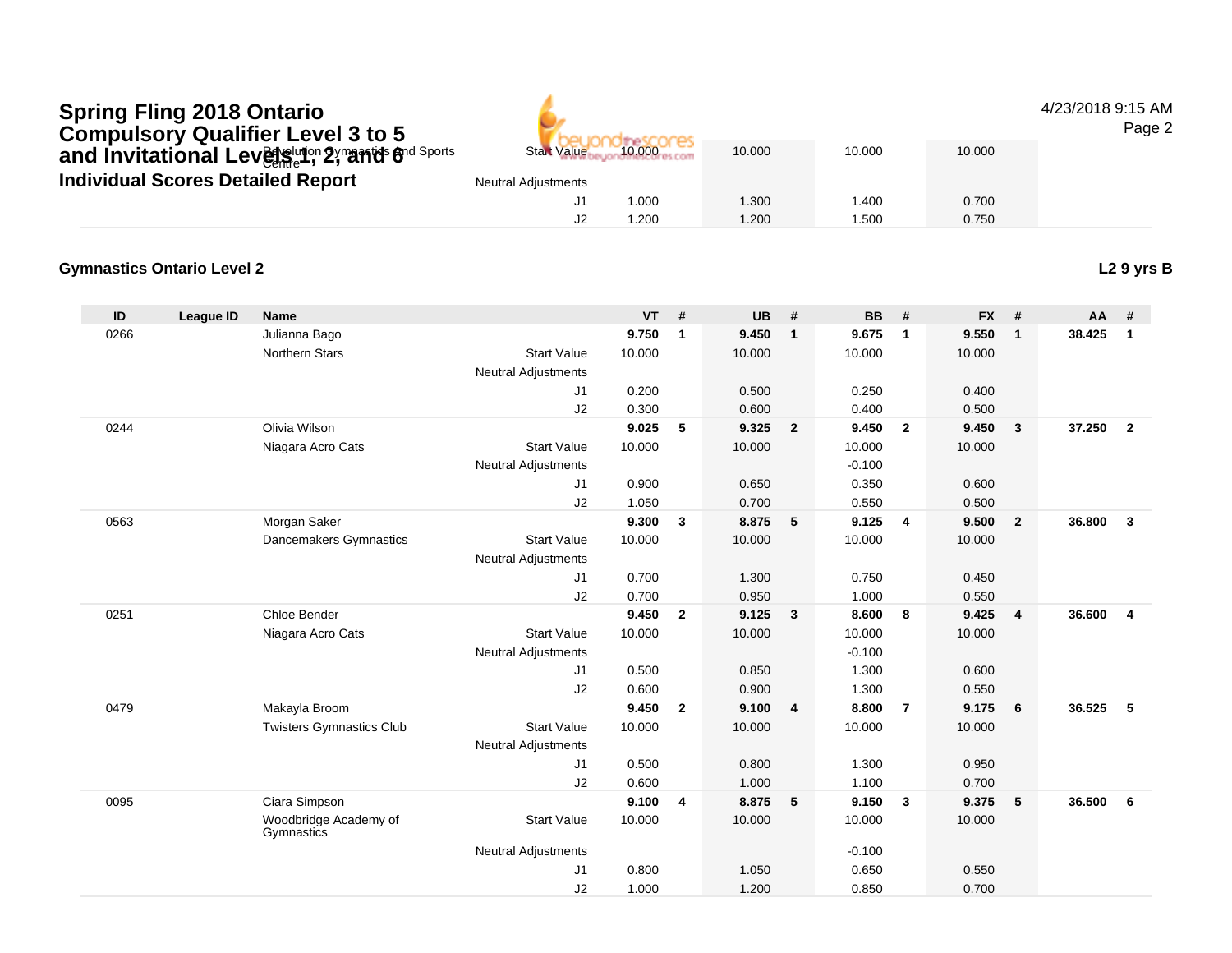|      | <b>Spring Fling 2018 Ontario</b><br><b>Compulsory Qualifier Level 3 to 5</b> |                            |        |                |        |                |          |                |        |   | 4/23/2018 9:15 AM | Page 3 |
|------|------------------------------------------------------------------------------|----------------------------|--------|----------------|--------|----------------|----------|----------------|--------|---|-------------------|--------|
|      | and invitational Levers approximand 6                                        |                            | 9.100  |                | 8.600  | $\overline{7}$ | 9.100    | 5 <sup>5</sup> | 9.025  | 7 | 35.825            | -7     |
|      | <b>Individual Scores Detailed Report</b>                                     | <b>Start Value</b>         | 10.000 |                | 10.000 |                | 10.000   |                | 10.000 |   |                   |        |
|      |                                                                              | <b>Neutral Adjustments</b> |        |                |        |                | $-0.100$ |                |        |   |                   |        |
|      |                                                                              | J1                         | 0.800  |                | 1.400  |                | 0.900    |                | 0.950  |   |                   |        |
|      |                                                                              | J2                         | 1.000  |                | 1.400  |                | 0.700    |                | 1.000  |   |                   |        |
| 0552 | Aaliyah Humenyk                                                              |                            | 8.500  | $\overline{7}$ | 8.575  | 8              | 9.050    | - 6            | 9.450  | 3 | 35.575            | - 8    |
|      | <b>Alliston Gymnastics Club</b>                                              | <b>Start Value</b>         | 10.000 |                | 10.000 |                | 10.000   |                | 10.000 |   |                   |        |
|      |                                                                              | <b>Neutral Adjustments</b> |        |                |        |                | $-0.100$ |                |        |   |                   |        |
|      |                                                                              | J1                         | 1.500  |                | 1.350  |                | 0.850    |                | 0.500  |   |                   |        |
|      |                                                                              | J2                         | 1.500  |                | 1.500  |                | 0.850    |                | 0.600  |   |                   |        |
| 0416 | Miranda Aro                                                                  |                            | 8.750  | - 6            | 8.800  | 6              | 8.375    | 9              | 9.450  | 3 | 35.375            | - 9    |
|      | Sault Ste Marie Gymnastics Club                                              | <b>Start Value</b>         | 10.000 |                | 10.000 |                | 10.000   |                | 10.000 |   |                   |        |
|      |                                                                              | <b>Neutral Adjustments</b> |        |                |        |                |          |                |        |   |                   |        |
|      |                                                                              | J1                         | 1.100  |                | 1.300  |                | 1.750    |                | 0.600  |   |                   |        |
|      |                                                                              | J2                         | 1.400  |                | 1.100  |                | 1.500    |                | 0.500  |   |                   |        |

**ID League ID Name VT # UB # BB # FX # AA #** 0099 Sarina Sevazlian **9.800 <sup>1</sup> 9.025 <sup>4</sup> 9.400 <sup>2</sup> 9.675 <sup>1</sup> 37.900 <sup>1</sup>** Woodbridge Academy of**Gymnastics** Start Valuee 10.000 10.000 10.000 10.000 Neutral Adjustments J1 0.200 1.050 0.600 0.300 J2 0.200 0.900 0.600 0.350 0096 Jenna Chambers **9.625 <sup>2</sup> 9.050 <sup>3</sup> 9.525 <sup>1</sup> 9.550 <sup>2</sup> 37.750 <sup>2</sup>** Woodbridge Academy of GymnasticsStart Valuee 10.000 10.000 10.000 10.000 Neutral Adjustments J1 0.300 0.750 0.550 0.400 J22 0.450 1.150 0.400 0.500 0097 Jezaiah Fe Shamoon **9.350 <sup>3</sup> 9.500 <sup>1</sup> 9.325 <sup>3</sup> 9.100 <sup>8</sup> 37.275 <sup>3</sup>** Woodbridge Academy of**Gymnastics** Start Valuee 10.000 10.000 10.000 10.000 Neutral Adjustments J1 0.700 0.500 0.700 0.800 J2 0.600 0.500 0.650 1.000 0414 Colbie Rowswell **9.300 <sup>4</sup> 9.100 <sup>2</sup> 9.325 <sup>3</sup> 9.300 <sup>5</sup> 37.025 <sup>4</sup>** Sault Ste Marie Gymnastics ClubStart Value 10.000 10.000 10.000 10.000

Neutral Adjustments

# **L2 9 yrs C**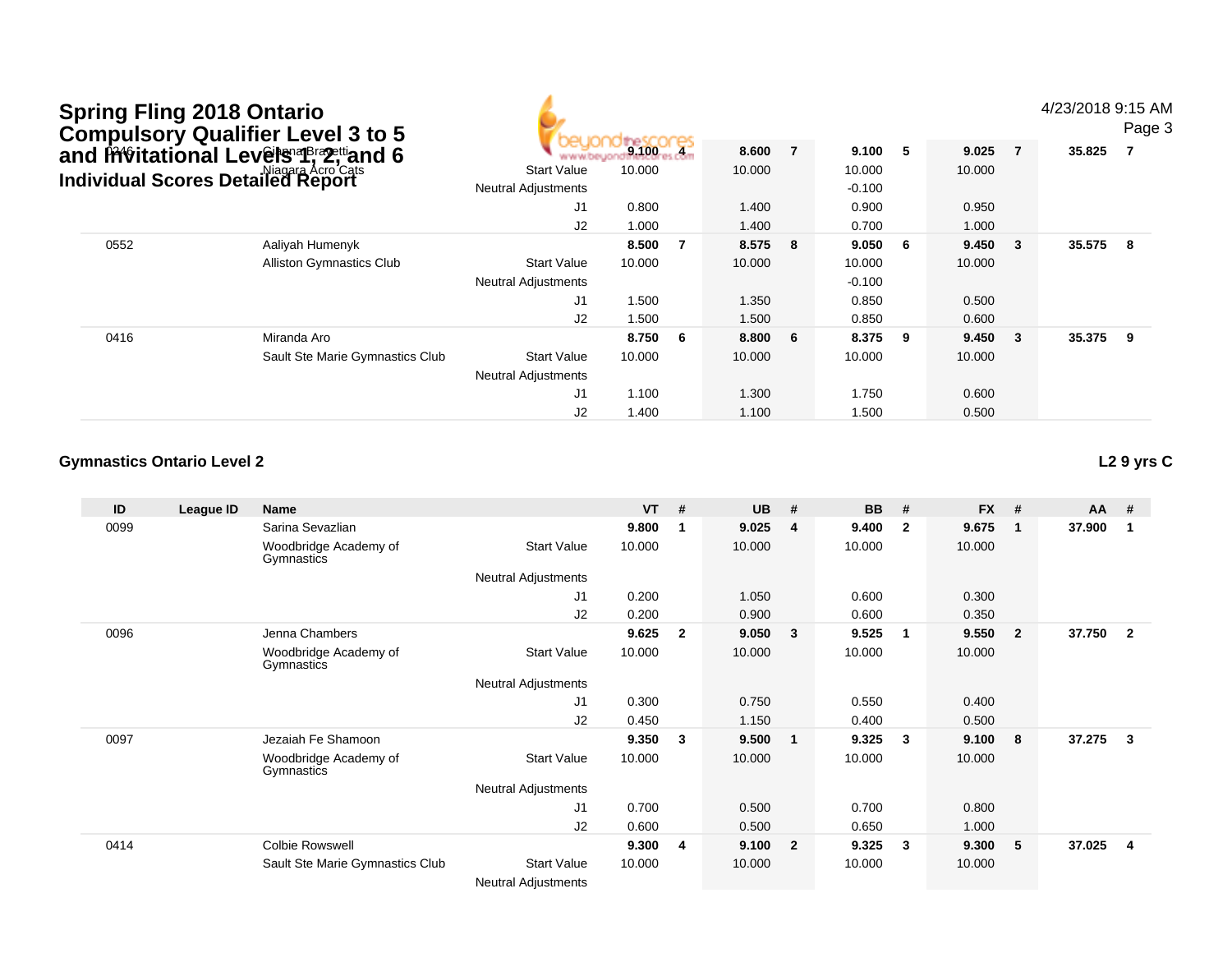| <b>Spring Fling 2018 Ontario</b> | <b>Compulsory Qualifier Level 3 to 5</b> |                            |                  |    |        |                |        |   |        |    | 4/23/2018 9:1 | P  |
|----------------------------------|------------------------------------------|----------------------------|------------------|----|--------|----------------|--------|---|--------|----|---------------|----|
|                                  | and Invitational Levels 1, 2, and 6      |                            | <b>De SCOCES</b> |    | 0.900  |                | 0.650  |   | 0.750  |    |               |    |
|                                  |                                          | J <sub>2</sub>             | 0.700            |    | 0.900  |                | 0.700  |   | 0.650  |    |               |    |
|                                  | Individual Scores Detailed Report        |                            | 9.100            | -7 | 9.000  | 5              | 9.175  | 4 | 9.325  | -4 | 36.600        |    |
|                                  | Sault Ste Marie Gymnastics Club          | <b>Start Value</b>         | 10.000           |    | 10.000 |                | 10.000 |   | 10.000 |    |               |    |
|                                  |                                          | <b>Neutral Adjustments</b> |                  |    |        |                |        |   |        |    |               |    |
|                                  |                                          | J1                         | 0.900            |    | 1.000  |                | 0.850  |   | 0.650  |    |               |    |
|                                  |                                          | J <sub>2</sub>             | 0.900            |    | 1.000  |                | 0.800  |   | 0.700  |    |               |    |
| 0035                             | Lailah O'Neill                           |                            | 9.000            | -8 | 8.950  | 6              | 9.025  | 5 | 9.250  | 6  | 36.225        |    |
|                                  | <b>KSG Aurora</b>                        | <b>Start Value</b>         | 10.000           |    | 10.000 |                | 10.000 |   | 10.000 |    |               |    |
|                                  |                                          | <b>Neutral Adjustments</b> |                  |    |        |                |        |   |        |    |               |    |
|                                  |                                          | J <sub>1</sub>             | 0.900            |    | 1.000  |                | 1.000  |   | 0.600  |    |               |    |
|                                  |                                          | J <sub>2</sub>             | 1.100            |    | 1.100  |                | 0.950  |   | 0.900  |    |               |    |
| 0415                             | <b>Isabell Mizzi</b>                     |                            | 9.250            | -5 | 8.750  | $\overline{7}$ | 8.900  | 6 | 9.150  | 7  | 36.050        |    |
|                                  | Sault Ste Marie Gymnastics Club          | <b>Start Value</b>         | 10.000           |    | 10.000 |                | 10.000 |   | 10.000 |    |               |    |
|                                  |                                          | <b>Neutral Adjustments</b> |                  |    |        |                |        |   |        |    |               |    |
|                                  |                                          | J1                         | 0.700            |    | 1.100  |                | 1.100  |   | 0.800  |    |               |    |
|                                  |                                          | J2                         | 0.800            |    | 1.400  |                | 1.100  |   | 0.900  |    |               |    |
| 0034                             | Christina Daskalopoulos                  |                            | 9.300            | 4  | 8.500  | 8              | 8.600  | 7 | 9.375  | 3  | 35.775        | -8 |
|                                  | <b>KSG Aurora</b>                        | <b>Start Value</b>         | 10.000           |    | 10.000 |                | 10.000 |   | 10.000 |    |               |    |
|                                  |                                          | <b>Neutral Adjustments</b> |                  |    |        |                |        |   |        |    |               |    |

### 4/23/2018 9:15 AM

Page 4

# **Gymnastics Ontario Level 2**

Twisters Gymnastics Club

0470

| ID   | League ID | <b>Name</b>                     |                            | $VT$ # |              | $UB$ # |    | <b>BB</b> # | $FX$ # |     | AA     | #                       |
|------|-----------|---------------------------------|----------------------------|--------|--------------|--------|----|-------------|--------|-----|--------|-------------------------|
| 0484 |           | Abby Chalmers                   |                            | 9.300  | $\mathbf{2}$ | 9.375  |    | 9.300       | 9.275  | - 3 | 37.250 |                         |
|      |           | <b>Twisters Gymnastics Club</b> | <b>Start Value</b>         | 10.000 |              | 10.000 |    | 10.000      | 10.000 |     |        |                         |
|      |           |                                 | <b>Neutral Adjustments</b> |        |              |        |    |             |        |     |        |                         |
|      |           |                                 | J1                         | 0.700  |              | 0.600  |    | 0.600       | 0.700  |     |        |                         |
|      |           |                                 | J2                         | 0.700  |              | 0.650  |    | 0.800       | 0.750  |     |        |                         |
| 0490 |           | Nyah Dayle                      |                            | 9.500  |              | 8.800  | -5 | 9.300       | 9.500  |     | 37.100 | $\overline{\mathbf{2}}$ |
|      |           | <b>Twisters Gymnastics Club</b> | <b>Start Value</b>         | 10.000 |              | 10.000 |    | 10.000      | 10.000 |     |        |                         |
|      |           |                                 | <b>Neutral Adjustments</b> |        |              |        |    | $-0.100$    |        |     |        |                         |

J1

J2

J1

J2

Neutral Adjustments

Bianca Atwood **9.150 <sup>6</sup> 6.800 <sup>9</sup> 8.400 <sup>8</sup> 8.800 <sup>9</sup> 33.150 <sup>9</sup>**

b 3tart Value 10.000 10.000 10.000 10.000 10.000

0.700 1.600 1.200 0.650

0.700 1.400 1.600 0.600

0.800 3.400 1.500 1.100

0.900 3.000 1.700 1.300

**L2 10 yrs A**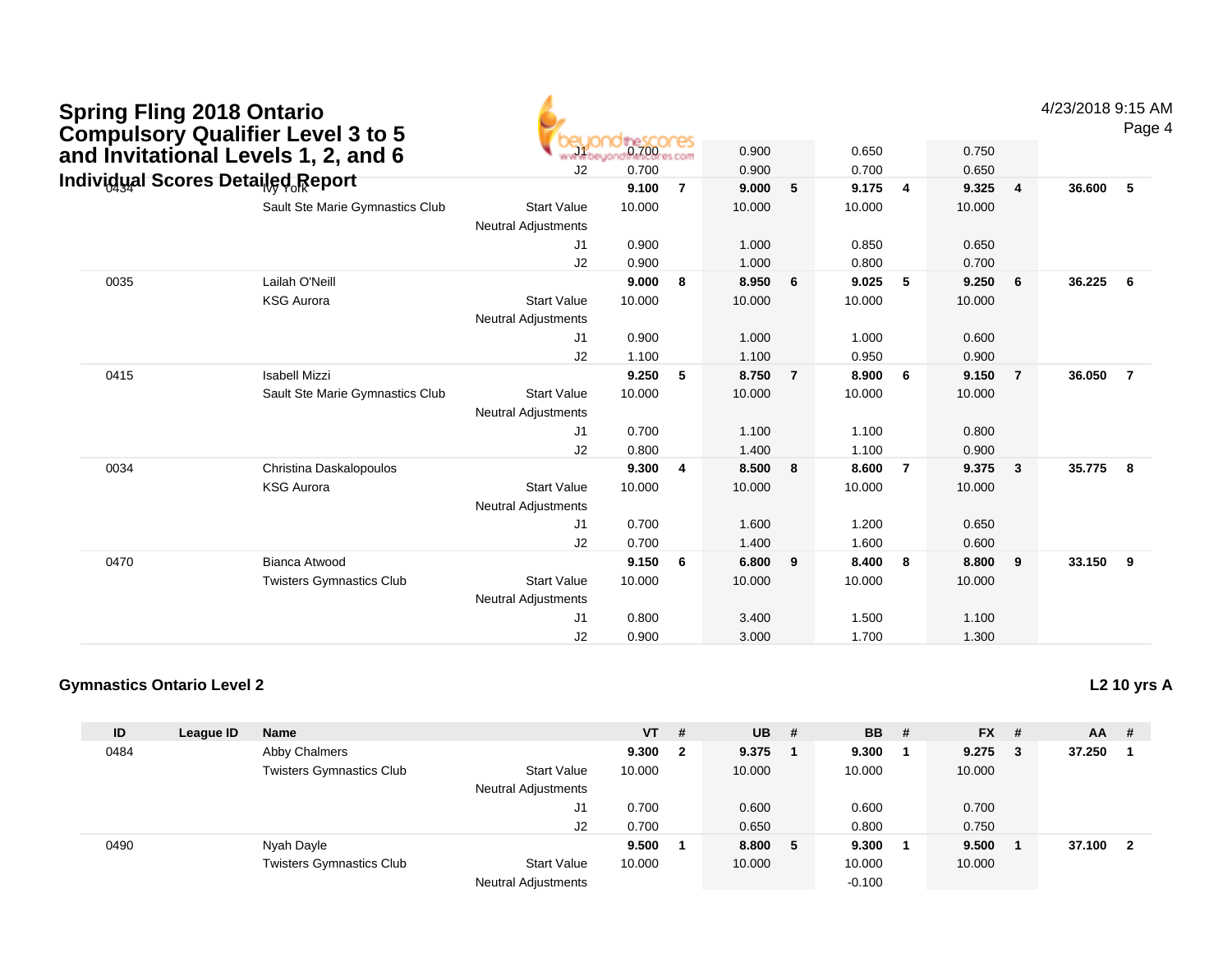| <b>Spring Fling 2018 Ontario</b><br><b>Compulsory Qualifier Level 3 to 5</b> |                                                   |                            | <b>Descores</b> |                | 1.200  |                | 0.650    |                | 0.550  |                | 4/23/2018 9:15 AM | Page 5                  |
|------------------------------------------------------------------------------|---------------------------------------------------|----------------------------|-----------------|----------------|--------|----------------|----------|----------------|--------|----------------|-------------------|-------------------------|
| and Invitational Levels 1, 2, and 6                                          |                                                   | J2                         | 0.500           |                | 1.200  |                | 0.550    |                | 0.450  |                |                   |                         |
| Individual Scores Detailed Report                                            |                                                   |                            | 9.250           | $\mathbf{3}$   | 9.000  | $\overline{2}$ | 9.075    | $\overline{4}$ | 9.500  | $\mathbf{1}$   | 36.825            | $\overline{\mathbf{3}}$ |
|                                                                              | <b>Twisters Gymnastics Club</b>                   | <b>Start Value</b>         | 10.000          |                | 10.000 |                | 10.000   |                | 10.000 |                |                   |                         |
|                                                                              |                                                   | <b>Neutral Adjustments</b> |                 |                |        |                | $-0.100$ |                |        |                |                   |                         |
|                                                                              |                                                   | J1                         | 0.700           |                | 1.100  |                | 0.750    |                | 0.500  |                |                   |                         |
|                                                                              |                                                   | J2                         | 0.800           |                | 0.900  |                | 0.900    |                | 0.500  |                |                   |                         |
| 0383                                                                         | Paige Hockaday                                    |                            | 9.300           | $\overline{2}$ | 8.825  | $\overline{4}$ | 9.150    | $\mathbf{3}$   | 9.400  | $\overline{2}$ | 36.675            | $\overline{\mathbf{4}}$ |
|                                                                              | <b>Revolution Gymnastics And Sports</b><br>Centre | <b>Start Value</b>         | 10.000          |                | 10.000 |                | 10.000   |                | 10.000 |                |                   |                         |
|                                                                              |                                                   | <b>Neutral Adjustments</b> |                 |                |        |                |          |                |        |                |                   |                         |
|                                                                              |                                                   | J1                         | 0.700           |                | 1.150  |                | 0.750    |                | 0.600  |                |                   |                         |
|                                                                              |                                                   | J2                         | 0.700           |                | 1.200  |                | 0.950    |                | 0.600  |                |                   |                         |
| 0429                                                                         | Erin Evans                                        |                            | 9.300           | $\overline{2}$ | 8.825  | $\overline{4}$ | 9.250    | $\overline{2}$ | 8.950  | 5              | 36.325            | 5                       |
|                                                                              | Sault Ste Marie Gymnastics Club                   | <b>Start Value</b>         | 10.000          |                | 10.000 |                | 10.000   |                | 10.000 |                |                   |                         |
|                                                                              |                                                   | <b>Neutral Adjustments</b> |                 |                |        |                |          |                |        |                |                   |                         |
|                                                                              |                                                   | J1                         | 0.700           |                | 1.350  |                | 0.900    |                | 1.100  |                |                   |                         |
|                                                                              |                                                   | J2                         | 0.700           |                | 1.000  |                | 0.600    |                | 1.000  |                |                   |                         |
| 0297                                                                         | Natalie Baghdassarian                             |                            | 9.100           | $\overline{4}$ | 8.950  | $\mathbf{3}$   | 9.000    | 5              | 9.150  | $\overline{4}$ | 36.200            | 6                       |
|                                                                              | <b>Pulsars Gymnastics Club</b>                    | <b>Start Value</b>         | 10.000          |                | 10.000 |                | 10.000   |                | 10.000 |                |                   |                         |
|                                                                              |                                                   | <b>Neutral Adjustments</b> |                 |                |        |                |          |                |        |                |                   |                         |
|                                                                              |                                                   | J1                         | 0.800           |                | 1.100  |                | 1.100    |                | 0.800  |                |                   |                         |
|                                                                              |                                                   | J2                         | 1.000           |                | 1.000  |                | 0.900    |                | 0.900  |                |                   |                         |
| 0131                                                                         | Chloe Sawyer                                      |                            | 8.650           | 5              | 8.950  | $\mathbf{3}$   | 8.800    | 6              | 9.150  | $\overline{4}$ | 35.550            | $\overline{7}$          |
|                                                                              | <b>Tornados Gymnastics</b>                        | <b>Start Value</b>         | 10.000          |                | 10.000 |                | 10.000   |                | 10.000 |                |                   |                         |
|                                                                              |                                                   | <b>Neutral Adjustments</b> |                 |                |        |                | $-0.100$ |                |        |                |                   |                         |
|                                                                              |                                                   | J1                         | 1.200           |                | 1.100  |                | 1.000    |                | 0.800  |                |                   |                         |
|                                                                              |                                                   | J2                         | 1.500           |                | 1.000  |                | 1.200    |                | 0.900  |                |                   |                         |

**L2 10 yrs B**

| ID   | League ID | Name                                |                            | $VT$ # |        | <b>UB</b> | - # | <b>BB</b> | #   | <b>FX</b> | # | $AA$ # |                |
|------|-----------|-------------------------------------|----------------------------|--------|--------|-----------|-----|-----------|-----|-----------|---|--------|----------------|
| 0036 |           | Claire Campa                        |                            | 9.350  | $_{3}$ | 9.450     |     | 9.325     | - 2 | 9.600     | 2 | 37.725 |                |
|      |           | <b>KSG Aurora</b>                   | <b>Start Value</b>         | 10.000 |        | 10.000    |     | 10.000    |     | 10.000    |   |        |                |
|      |           |                                     | <b>Neutral Adjustments</b> |        |        |           |     |           |     |           |   |        |                |
|      |           |                                     | J1                         | 0.600  |        | 0.500     |     | 0.600     |     | 0.400     |   |        |                |
|      |           |                                     | J2                         | 0.700  |        | 0.600     |     | 0.750     |     | 0.400     |   |        |                |
| 0111 |           | Vania Fantauzzi                     |                            | 9.500  |        | 8.900     | - 4 | 9.300     | 3   | 9.450     |   | 37.150 | $\overline{2}$ |
|      |           | Woodbridge Academy of<br>Gymnastics | <b>Start Value</b>         | 10.000 |        | 10.000    |     | 10.000    |     | 10.000    |   |        |                |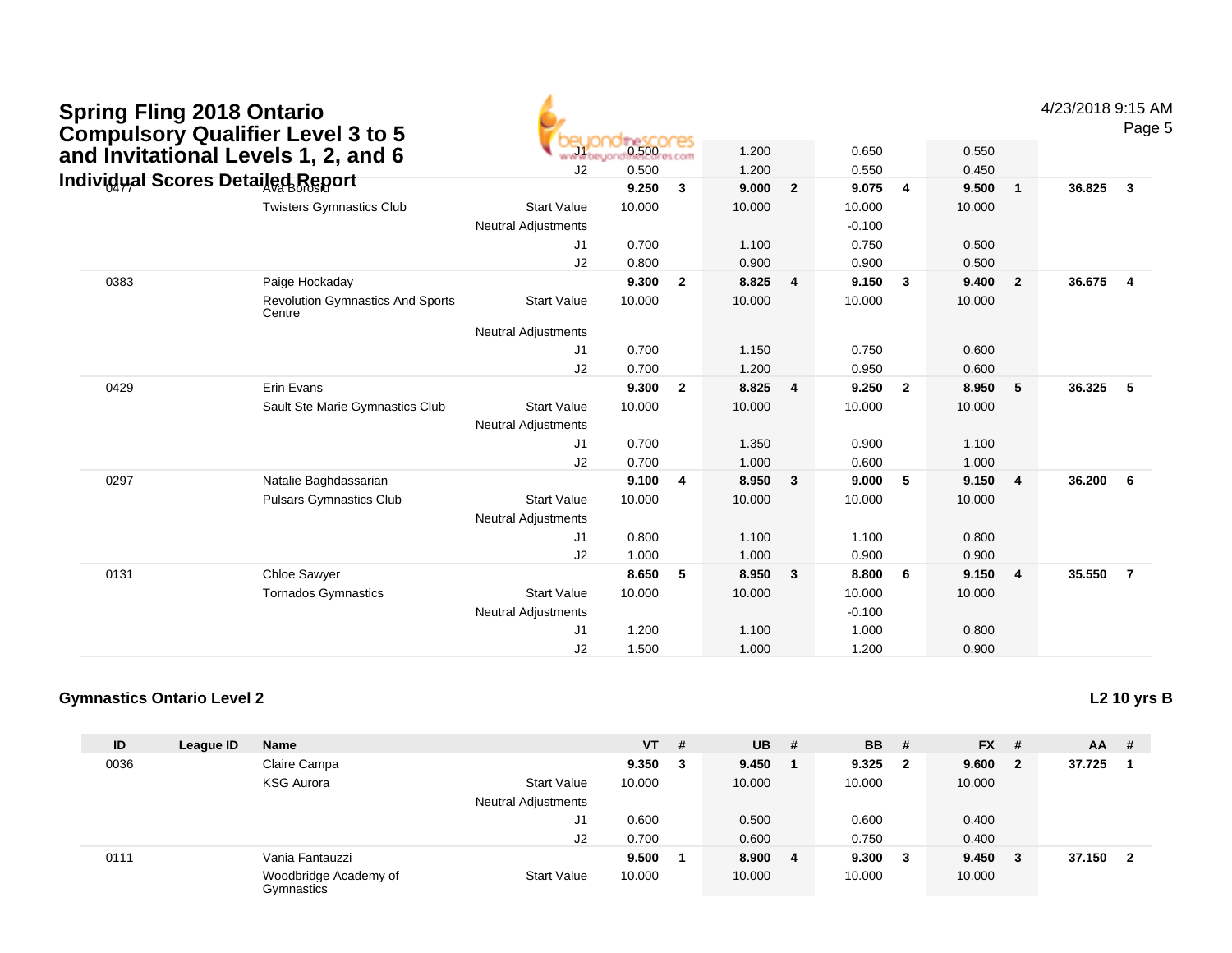| <b>Spring Fling 2018 Ontario</b> | <b>Compulsory Qualifier Level 3 to 5</b><br>and Invitational Levels 1, 2, and 6<br><b>Individual Scores Detailed Report</b> | Neutral Adjustments<br>J1                        | <b>idirescores</b><br>euondthescores.com<br>0.400 |                | 1.100          |                | $-0.100$<br>0.700  |                | 0.500          |                | 4/23/2018 9:15 AM | Page 6         |
|----------------------------------|-----------------------------------------------------------------------------------------------------------------------------|--------------------------------------------------|---------------------------------------------------|----------------|----------------|----------------|--------------------|----------------|----------------|----------------|-------------------|----------------|
| 0322                             | Sofia Malatesta                                                                                                             | J2                                               | 0.600<br>9.100                                    | 5              | 1.100<br>9.050 | $\mathbf{3}$   | 0.500<br>8.900     | 5              | 0.600<br>9.300 | $\overline{4}$ | 36.350            | $\overline{3}$ |
|                                  | <b>Pulsars Gymnastics Club</b>                                                                                              | <b>Start Value</b><br><b>Neutral Adjustments</b> | 10.000                                            |                | 10.000         |                | 10.000<br>$-0.100$ |                | 10.000         |                |                   |                |
|                                  |                                                                                                                             | J1                                               | 0.900                                             |                | 0.900          |                | 0.900              |                | 0.700          |                |                   |                |
|                                  |                                                                                                                             | J2                                               | 0.900                                             |                | 1.000          |                | 1.100              |                | 0.700          |                |                   |                |
| 0121                             | Shay-Leigh Peel                                                                                                             |                                                  | 9.400                                             | $\mathbf{2}$   | 7.900          | 6              | 9.450              | $\overline{1}$ | 9.450          | $\mathbf{3}$   | 36.200            | 4              |
|                                  | <b>Tornados Gymnastics</b>                                                                                                  | <b>Start Value</b><br><b>Neutral Adjustments</b> | 10.000                                            |                | 10.000         |                | 10.000             |                | 10.000         |                |                   |                |
|                                  |                                                                                                                             | J1                                               | 0.600                                             |                | 2.300          |                | 0.600              |                | 0.600          |                |                   |                |
|                                  |                                                                                                                             | J2                                               | 0.600                                             |                | 1.900          |                | 0.500              |                | 0.500          |                |                   |                |
| 0566                             | <b>Bailey Button</b>                                                                                                        |                                                  | 9.050                                             | 6              | 9.100          | $\overline{2}$ | 8.850              | 6              | 9.050          | 5              | 36.050            | 5              |
|                                  | Dancemakers Gymnastics                                                                                                      | <b>Start Value</b>                               | 10.000                                            |                | 10.000         |                | 10.000             |                | 10.000         |                |                   |                |
|                                  |                                                                                                                             | <b>Neutral Adjustments</b>                       |                                                   |                |                |                |                    |                |                |                |                   |                |
|                                  |                                                                                                                             | J1                                               | 0.800                                             |                | 0.900          |                | 1.000              |                | 1.000          |                |                   |                |
|                                  |                                                                                                                             | J2                                               | 1.100                                             |                | 0.900          |                | 1.300              |                | 0.900          |                |                   |                |
| 0338                             | Julia Trovato                                                                                                               |                                                  | 9.500                                             | $\overline{1}$ | 7.950          | 5              | 8.625              | $\overline{7}$ | 9.700          | $\mathbf{1}$   | 35.775            | 6              |
|                                  | <b>Pulsars Gymnastics Club</b>                                                                                              | <b>Start Value</b>                               | 10.000                                            |                | 10.000         |                | 10.000             |                | 10.000         |                |                   |                |
|                                  |                                                                                                                             | <b>Neutral Adjustments</b>                       |                                                   |                |                |                | $-0.100$           |                |                |                |                   |                |
|                                  |                                                                                                                             | J1                                               | 0.400                                             |                | 2.200          |                | 1.300              |                | 0.300          |                |                   |                |
|                                  |                                                                                                                             | J2                                               | 0.600                                             |                | 1.900          |                | 1.250              |                | 0.300          |                |                   |                |
| 0565                             | Amelia Ellis                                                                                                                |                                                  | 9.150                                             | $\overline{4}$ | 7.800          | $\overline{7}$ | 9.000              | $\overline{4}$ | 9.600          | $\overline{2}$ | 35.550            | $\overline{7}$ |
|                                  | Dancemakers Gymnastics                                                                                                      | <b>Start Value</b>                               | 10.000                                            |                | 10.000         |                | 10.000             |                | 10.000         |                |                   |                |
|                                  |                                                                                                                             | <b>Neutral Adjustments</b>                       |                                                   |                |                |                | $-0.100$           |                |                |                |                   |                |
|                                  |                                                                                                                             | J1                                               | 0.800                                             |                | 2.100          |                | 0.900              |                | 0.400          |                |                   |                |
|                                  |                                                                                                                             | J2                                               | 0.900                                             |                | 2.300          |                | 0.900              |                | 0.400          |                |                   |                |

#### **Gymnastics Ontario Level 2L2 10 yrs C**

**ID League ID Name VT # UB # BB # FX # AA #** 0386 Alaya McIntyre **9.450 <sup>2</sup> 9.100 <sup>2</sup> 9.375 <sup>1</sup> 9.500 <sup>3</sup> 37.425 <sup>1</sup>** Revolution Gymnastics And Sports**Centre** Start Valuee 10.000 10.000 10.000 10.000 Neutral Adjustments J1 0.500 0.800 0.550 0.500 J2 0.600 1.000 0.700 0.500 0562Haylie Jones-Berger **9.550 <sup>1</sup> 9.275 <sup>1</sup> 8.750 <sup>5</sup> 9.600 <sup>1</sup> 37.175 <sup>2</sup>**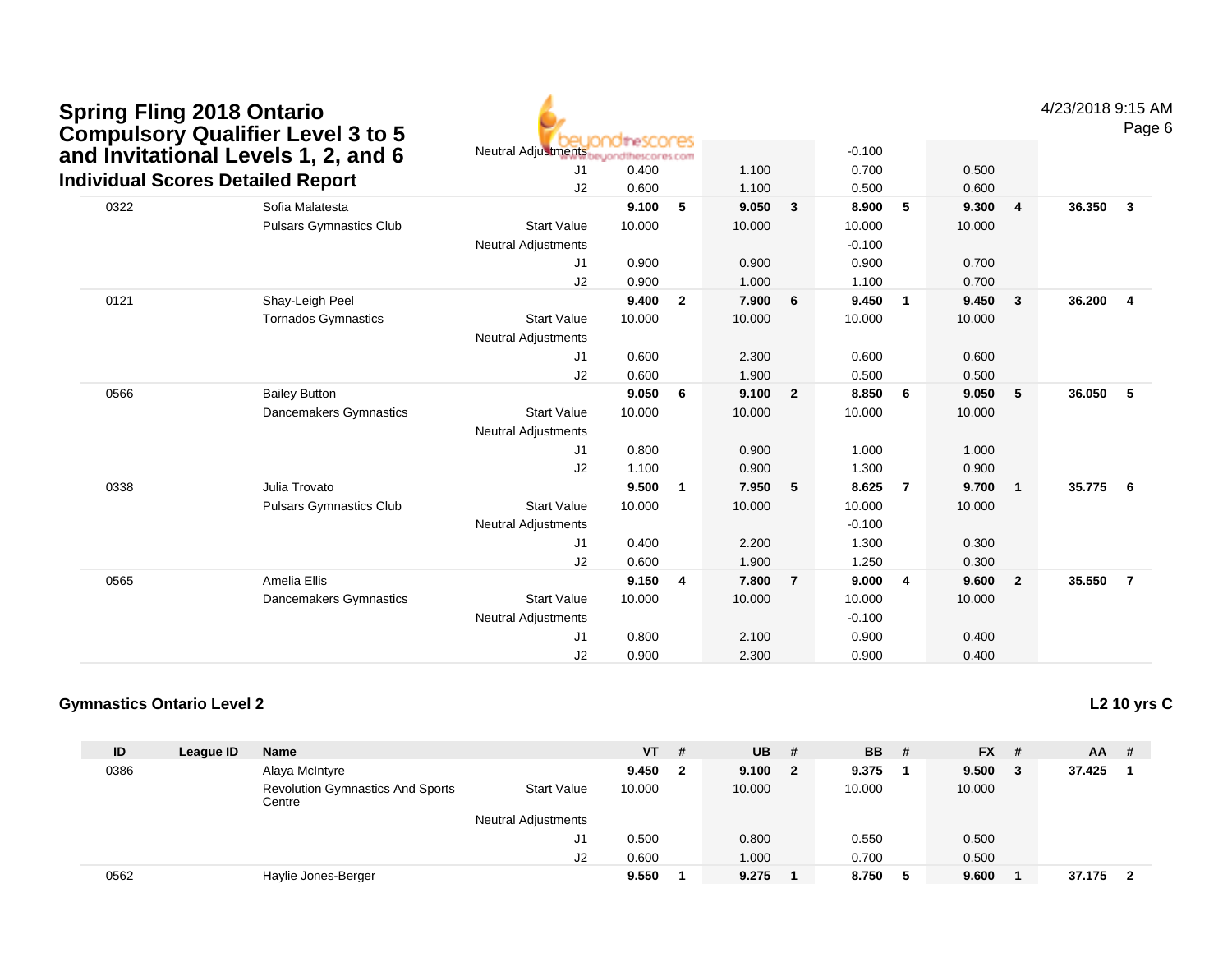| <b>Spring Fling 2018 Ontario</b>         | <b>Compulsory Qualifier Level 3 to 5</b><br>and Invitational Levelsent 2, and 6 | <b>Start Value</b><br><b>Neutral Adjustments</b> | 10.000 |                | 10.000 |                | 10.000   |                         | 10.000 |                | 4/23/2018 9:15 AM | Page 7                  |
|------------------------------------------|---------------------------------------------------------------------------------|--------------------------------------------------|--------|----------------|--------|----------------|----------|-------------------------|--------|----------------|-------------------|-------------------------|
| <b>Individual Scores Detailed Report</b> |                                                                                 | J <sub>1</sub>                                   | 0.400  |                | 0.900  |                | 1.100    |                         | 0.300  |                |                   |                         |
|                                          |                                                                                 | J2                                               | 0.500  |                | 0.550  |                | 1.400    |                         | 0.500  |                |                   |                         |
| 0381                                     | Summer Geidlinger                                                               |                                                  | 9.250  | - 5            | 9.050  | $\mathbf{3}$   | 9.050    | $\overline{\mathbf{3}}$ | 9.400  | $\overline{4}$ | 36.750            | $\overline{\mathbf{3}}$ |
|                                          | <b>Revolution Gymnastics And Sports</b><br>Centre                               | <b>Start Value</b>                               | 10.000 |                | 10.000 |                | 10.000   |                         | 10.000 |                |                   |                         |
|                                          |                                                                                 | Neutral Adjustments                              |        |                |        |                |          |                         |        |                |                   |                         |
|                                          |                                                                                 | J1                                               | 0.700  |                | 1.050  |                | 0.900    |                         | 0.500  |                |                   |                         |
|                                          |                                                                                 | J2                                               | 0.800  |                | 0.850  |                | 1.000    |                         | 0.700  |                |                   |                         |
| 0568                                     | Olivia Beck                                                                     |                                                  | 9.350  | $\mathbf{3}$   | 8.325  | $\overline{4}$ | 9.300    | $\overline{2}$          | 9.525  | $\overline{2}$ | 36.500            | $\overline{4}$          |
|                                          | Dancemakers Gymnastics                                                          | <b>Start Value</b>                               | 10.000 |                | 10.000 |                | 10.000   |                         | 10.000 |                |                   |                         |
|                                          |                                                                                 | <b>Neutral Adjustments</b>                       |        |                |        |                |          |                         |        |                |                   |                         |
|                                          |                                                                                 | J1                                               | 0.600  |                | 1.700  |                | 0.700    |                         | 0.500  |                |                   |                         |
|                                          |                                                                                 | J2                                               | 0.700  |                | 1.650  |                | 0.700    |                         | 0.450  |                |                   |                         |
| 0265                                     | Rebecca Fauteux                                                                 |                                                  | 9.300  | $\overline{4}$ | 8.100  | 6              | 9.050    | $\mathbf{3}$            | 9.200  | 5              | 35.650            | 5                       |
|                                          | Northern Stars                                                                  | <b>Start Value</b>                               | 10.000 |                | 10.000 |                | 10.000   |                         | 10.000 |                |                   |                         |
|                                          |                                                                                 | <b>Neutral Adjustments</b>                       |        |                |        |                | $-0.100$ |                         |        |                |                   |                         |
|                                          |                                                                                 | J1                                               | 0.700  |                | 2.000  |                | 0.700    |                         | 0.900  |                |                   |                         |
|                                          |                                                                                 | J2                                               | 0.700  |                | 1.800  |                | 1.000    |                         | 0.700  |                |                   |                         |
| 0132                                     | <b>Kate Smith</b>                                                               |                                                  | 9.150  | 6              | 8.300  | 5              | 8.800    | $\overline{4}$          | 9.050  | 6              | 35.300            | 6                       |
|                                          | <b>Tornados Gymnastics</b>                                                      | <b>Start Value</b>                               | 10.000 |                | 10.000 |                | 10.000   |                         | 10.000 |                |                   |                         |
|                                          |                                                                                 | Neutral Adjustments                              |        |                |        |                | $-0.100$ |                         |        |                |                   |                         |
|                                          |                                                                                 | J1                                               | 0.800  |                | 1.900  |                | 1.100    |                         | 0.900  |                |                   |                         |
|                                          |                                                                                 | J2                                               | 0.900  |                | 1.500  |                | 1.100    |                         | 1.000  |                |                   |                         |
| 0430                                     | Ariya Rooney                                                                    |                                                  | 8.700  | $\overline{7}$ | 8.300  | 5              | 8.575    | 6                       | 8.750  | $\overline{7}$ | 34.325            | $\overline{7}$          |
|                                          | Sault Ste Marie Gymnastics Club                                                 | <b>Start Value</b>                               | 10.000 |                | 10.000 |                | 10.000   |                         | 10.000 |                |                   |                         |
|                                          |                                                                                 | <b>Neutral Adjustments</b>                       |        |                |        |                |          |                         |        |                |                   |                         |
|                                          |                                                                                 | J1                                               | 1.300  |                | 1.900  |                | 1.350    |                         | 1.200  |                |                   |                         |
|                                          |                                                                                 | J2                                               | 1.300  |                | 1.500  |                | 1.500    |                         | 1.300  |                |                   |                         |

| ID   | League ID | Name                            |                            | VT     | # | <b>UB</b> |   | <b>BB</b> | # | $FX$ # | AA .   | -# |
|------|-----------|---------------------------------|----------------------------|--------|---|-----------|---|-----------|---|--------|--------|----|
| 0545 |           | Taya McNeil                     |                            | 9.700  |   | 9.200     | 3 | 9.700     |   | 9.650  | 38.250 |    |
|      |           | <b>Alliston Gymnastics Club</b> | <b>Start Value</b>         | 10.000 |   | 10.000    |   | 10.000    |   | 10.000 |        |    |
|      |           |                                 | <b>Neutral Adjustments</b> |        |   |           |   |           |   |        |        |    |
|      |           |                                 | J1.                        | 0.300  |   | 0.700     |   | 0.300     |   | 0.350  |        |    |
|      |           |                                 | J <sub>2</sub>             | 0.300  |   | 0.900     |   | 0.300     |   | 0.350  |        |    |

**L2 11 yrs A**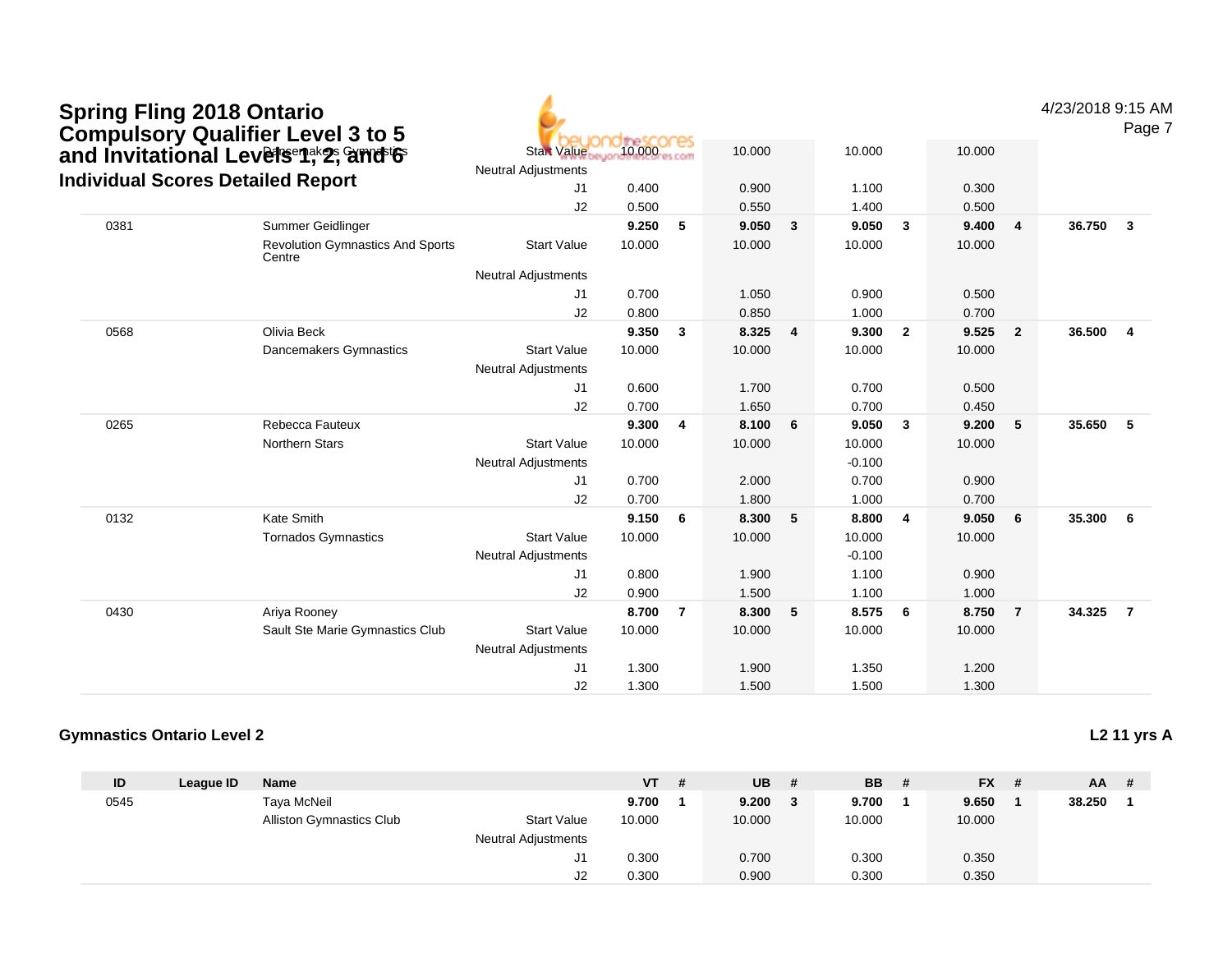| <b>Spring Fling 2018 Ontario</b> | <b>Compulsory Qualifier Level 3 to 5</b>                                |                                                               |                      |                         |                 |                |                             |                |                 |                | 4/23/2018 9:15 AM | Page 8                  |
|----------------------------------|-------------------------------------------------------------------------|---------------------------------------------------------------|----------------------|-------------------------|-----------------|----------------|-----------------------------|----------------|-----------------|----------------|-------------------|-------------------------|
|                                  | and Invitational LevelsMrp2, and 6<br>Individual Scores Detailed Report | www.beuor<br><b>Start Value</b><br><b>Neutral Adjustments</b> | the SCOPES<br>10.000 |                         | 9.250<br>10.000 | $\overline{2}$ | 9.200<br>10.000<br>$-0.100$ | $\mathbf{3}$   | 9.450<br>10.000 | $\overline{4}$ | 37.300            | $\overline{\mathbf{2}}$ |
|                                  |                                                                         | J1                                                            | 0.600                |                         | 0.700           |                | 0.650                       |                | 0.500           |                |                   |                         |
|                                  |                                                                         | J2                                                            | 0.600                |                         | 0.800           |                | 0.750                       |                | 0.600           |                |                   |                         |
| 0094                             | Nola Virgona                                                            |                                                               | 9.100                | 5                       | 8.825           | 5              | 9.500                       | $\overline{2}$ | 9.575           | $\overline{2}$ | 37,000            | $\mathbf{3}$            |
|                                  | Woodbridge Academy of<br>Gymnastics                                     | <b>Start Value</b>                                            | 10.000               |                         | 10.000          |                | 10.000                      |                | 10.000          |                |                   |                         |
|                                  |                                                                         | <b>Neutral Adjustments</b>                                    |                      |                         |                 |                | $-0.100$                    |                |                 |                |                   |                         |
|                                  |                                                                         | J1                                                            | 0.900                |                         | 1.150           |                | 0.450                       |                | 0.350           |                |                   |                         |
|                                  |                                                                         | J2                                                            | 0.900                |                         | 1.200           |                | 0.350                       |                | 0.500           |                |                   |                         |
| 0098                             | Naomi Huang                                                             |                                                               | 9.100                | 5                       | 9.150           | 4              | 9.150                       | $\overline{4}$ | 9.475           | $\mathbf{3}$   | 36.875            | $\overline{\mathbf{4}}$ |
|                                  | Woodbridge Academy of<br>Gymnastics                                     | <b>Start Value</b>                                            | 10.000               |                         | 10.000          |                | 10.000                      |                | 10.000          |                |                   |                         |
|                                  |                                                                         | <b>Neutral Adjustments</b>                                    |                      |                         |                 |                | $-0.100$                    |                |                 |                |                   |                         |
|                                  |                                                                         | J1                                                            | 0.800                |                         | 0.800           |                | 0.800                       |                | 0.550           |                |                   |                         |
|                                  |                                                                         | J2                                                            | 1.000                |                         | 0.900           |                | 0.700                       |                | 0.500           |                |                   |                         |
| 0435                             | Leila Mederiros                                                         |                                                               | 9.200                | $\overline{\mathbf{3}}$ | 9.400           | $\mathbf{1}$   | 8.850                       | - 6            | 9.425           | 5              | 36.875            | $\overline{4}$          |
|                                  | Sault Ste Marie Gymnastics Club                                         | <b>Start Value</b>                                            | 10.000               |                         | 10.000          |                | 10.000                      |                | 10.000          |                |                   |                         |
|                                  |                                                                         | <b>Neutral Adjustments</b>                                    |                      |                         |                 |                |                             |                |                 |                |                   |                         |
|                                  |                                                                         | J1                                                            | 0.800                |                         | 0.600           |                | 1.200                       |                | 0.500           |                |                   |                         |
|                                  |                                                                         | J2                                                            | 0.800                |                         | 0.600           |                | 1.100                       |                | 0.650           |                |                   |                         |
| 0471                             | Mia Atwood                                                              |                                                               | 9.150                | $\overline{4}$          | 8.600           | 6              | 9.025                       | 5              | 9.150           | 6              | 35.925            | -5                      |
|                                  | <b>Twisters Gymnastics Club</b>                                         | <b>Start Value</b>                                            | 10.000               |                         | 10.000          |                | 10.000                      |                | 10.000          |                |                   |                         |
|                                  |                                                                         | <b>Neutral Adjustments</b>                                    |                      |                         |                 |                |                             |                |                 |                |                   |                         |
|                                  |                                                                         | J1                                                            | 0.900                |                         | 1.500           |                | 0.950                       |                | 0.900           |                |                   |                         |
|                                  |                                                                         | J2                                                            | 0.800                |                         | 1.300           |                | 1.000                       |                | 0.800           |                |                   |                         |
| 0418                             | Melody Shafiee                                                          |                                                               | 9.000                | - 6                     | 8.600           | 6              | 8.300                       | $\overline{7}$ | 8.450           | $\overline{7}$ | 34.350            | - 6                     |
|                                  | Sault Ste Marie Gymnastics Club                                         | <b>Start Value</b><br><b>Neutral Adjustments</b>              | 10.000               |                         | 10.000          |                | 10.000                      |                | 10.000          |                |                   |                         |
|                                  |                                                                         | J1                                                            | 1.000                |                         | 1.600           |                | 1.800                       |                | 1.400           |                |                   |                         |
|                                  |                                                                         | J2                                                            | 1.000                |                         | 1.200           |                | 1.600                       |                | 1.700           |                |                   |                         |

| ID   | League ID | <b>Name</b>                                       |                     | <b>VT</b> | <b>UB</b> | <b>BB</b> | <b>FX</b> | $AA$ # |  |
|------|-----------|---------------------------------------------------|---------------------|-----------|-----------|-----------|-----------|--------|--|
| 0390 |           | Amanda McLean                                     |                     | 9.000     | 9.250     | 9.425     | 9.375     | 37.050 |  |
|      |           | <b>Revolution Gymnastics And Sports</b><br>Centre | <b>Start Value</b>  | 10.000    | 10.000    | 10.000    | 10.000    |        |  |
|      |           |                                                   | Neutral Adjustments |           |           |           |           |        |  |

**L2 11 yrs B**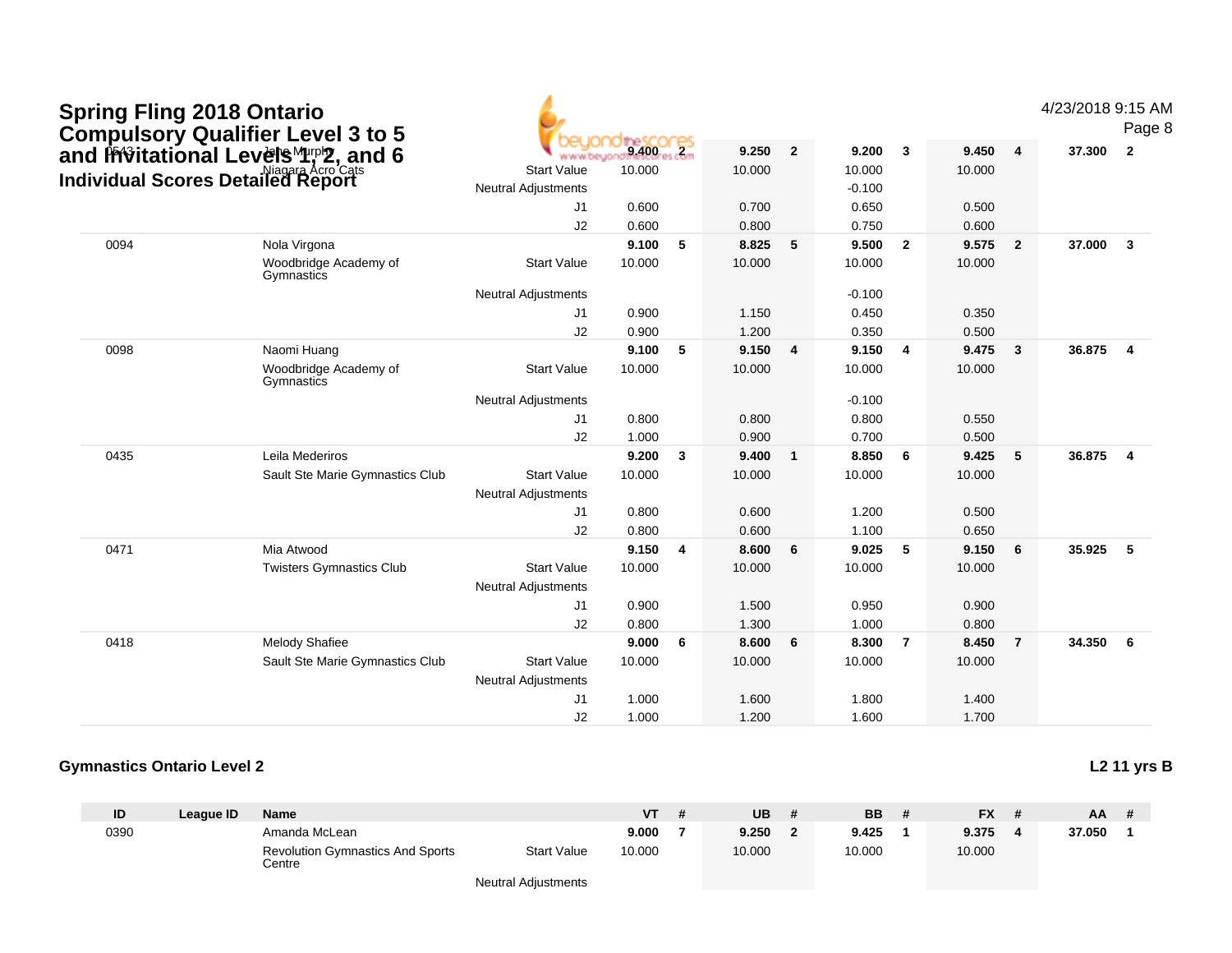| <b>Spring Fling 2018 Ontario</b>         | <b>Compulsory Qualifier Level 3 to 5</b><br>and Invitational Levels 1, 2, and 6 | J2                                               | 1,000<br>1.000 |                         | 0.800<br>0.700 |                         | 0.650<br>0.500 |                | 0.700<br>0.550 |                | 4/23/2018 9:15 AM | Page 9         |
|------------------------------------------|---------------------------------------------------------------------------------|--------------------------------------------------|----------------|-------------------------|----------------|-------------------------|----------------|----------------|----------------|----------------|-------------------|----------------|
| <b>Individual Scores Detailed Report</b> |                                                                                 |                                                  | 9.400          | $\overline{2}$          | 9.275          | $\mathbf{1}$            | 8.900          | $\mathbf{3}$   | 9.300          | 5              | 36,875            | $\overline{2}$ |
|                                          | <b>Twisters Gymnastics Club</b>                                                 | <b>Start Value</b><br><b>Neutral Adjustments</b> | 10.000         |                         | 10.000         |                         | 10.000         |                | 10.000         |                |                   |                |
|                                          |                                                                                 | J1                                               | 0.600          |                         | 0.650          |                         | 1.000          |                | 0.700          |                |                   |                |
|                                          |                                                                                 | J2                                               | 0.600          |                         | 0.800          |                         | 1.200          |                | 0.700          |                |                   |                |
| 0102                                     | Sophia Zaffino                                                                  |                                                  | 9.200          | $\overline{4}$          | 8.900          | $\overline{4}$          | 8.875          | $\overline{4}$ | 9.575          | $\mathbf{1}$   | 36.550            | $\mathbf{3}$   |
|                                          | Woodbridge Academy of<br>Gymnastics                                             | <b>Start Value</b>                               | 10.000         |                         | 10.000         |                         | 10.000         |                | 10.000         |                |                   |                |
|                                          |                                                                                 | <b>Neutral Adjustments</b>                       |                |                         |                |                         |                |                |                |                |                   |                |
|                                          |                                                                                 | J1                                               | 0.800          |                         | 1.100          |                         | 1.200          |                | 0.400          |                |                   |                |
|                                          |                                                                                 | J2                                               | 0.800          |                         | 1.100          |                         | 1.050          |                | 0.450          |                |                   |                |
| 0409                                     | <b>Emily Ethier</b>                                                             |                                                  | 9.350          | $\overline{3}$          | 8.900          | $\overline{\mathbf{4}}$ | 8.800          | 5              | 9.450          | 3              | 36.500            | $\overline{4}$ |
|                                          | Sault Ste Marie Gymnastics Club                                                 | <b>Start Value</b><br>Neutral Adjustments        | 10.000         |                         | 10.000         |                         | 10.000         |                | 10.000         |                |                   |                |
|                                          |                                                                                 | J1                                               | 0.700          |                         | 1.000          |                         | 1.150          |                | 0.600          |                |                   |                |
|                                          |                                                                                 | J2                                               | 0.600          |                         | 1.200          |                         | 1.250          |                | 0.500          |                |                   |                |
| 0512                                     | <b>Emily Robertson</b>                                                          |                                                  | 9.550          | $\overline{\mathbf{1}}$ | 8.800          | 5                       | 8.750          | 6              | 9.175          | 6              | 36.275            | 5              |
|                                          | <b>Twisters Gymnastics Club</b>                                                 | <b>Start Value</b>                               | 10.000         |                         | 10.000         |                         | 10.000         |                | 10.000         |                |                   |                |
|                                          |                                                                                 | <b>Neutral Adjustments</b>                       |                |                         |                |                         | $-0.100$       |                |                |                |                   |                |
|                                          |                                                                                 | J1                                               | 0.400          |                         | 1.300          |                         | 1.200          |                | 0.800          |                |                   |                |
|                                          |                                                                                 | J2                                               | 0.500          |                         | 1.100          |                         | 1.100          |                | 0.850          |                |                   |                |
| 0325                                     | Aliya Mendes                                                                    |                                                  | 9.100          | 5                       | 8.475          | 6                       | 9.125          | $\overline{2}$ | 9.525          | $\overline{2}$ | 36.225            | 6              |
|                                          | <b>Pulsars Gymnastics Club</b>                                                  | <b>Start Value</b><br><b>Neutral Adjustments</b> | 10.000         |                         | 10.000         |                         | 10.000         |                | 10.000         |                |                   |                |
|                                          |                                                                                 | J1                                               | 0.800          |                         | 1.400          |                         | 0.850          |                | 0.450          |                |                   |                |
|                                          |                                                                                 | J2                                               | 1.000          |                         | 1.650          |                         | 0.900          |                | 0.500          |                |                   |                |
| 0337                                     | <b>Addison Taylor</b>                                                           |                                                  | 9.050          | 6                       | 9.025          | $\mathbf{3}$            | 8.600          | $\overline{7}$ | 9.300          | 5              | 35.975            | $\overline{7}$ |
|                                          | <b>Pulsars Gymnastics Club</b>                                                  | <b>Start Value</b>                               | 10.000         |                         | 10.000         |                         | 10.000         |                | 10.000         |                |                   |                |
|                                          |                                                                                 | <b>Neutral Adjustments</b>                       |                |                         |                |                         | $-0.100$       |                |                |                |                   |                |
|                                          |                                                                                 | J1                                               | 1.000          |                         | 1.000          |                         | 1.400          |                | 0.800          |                |                   |                |
|                                          |                                                                                 | J2                                               | 0.900          |                         | 0.950          |                         | 1.200          |                | 0.600          |                |                   |                |

#### **Gymnastics Ontario Level 2L2 11 yrs C**

| ID   | League ID | Name                                |                    | VТ     | UB     | <b>BB</b> | <b>FX</b> | AA     |  |
|------|-----------|-------------------------------------|--------------------|--------|--------|-----------|-----------|--------|--|
| 0110 |           | Alessia Guido                       |                    | 9.350  | 9.475  | 9.450     | 9.825     | 38.100 |  |
|      |           | Woodbridge Academy of<br>Gymnastics | <b>Start Value</b> | 10.000 | 10.000 | 10.000    | 10.000    |        |  |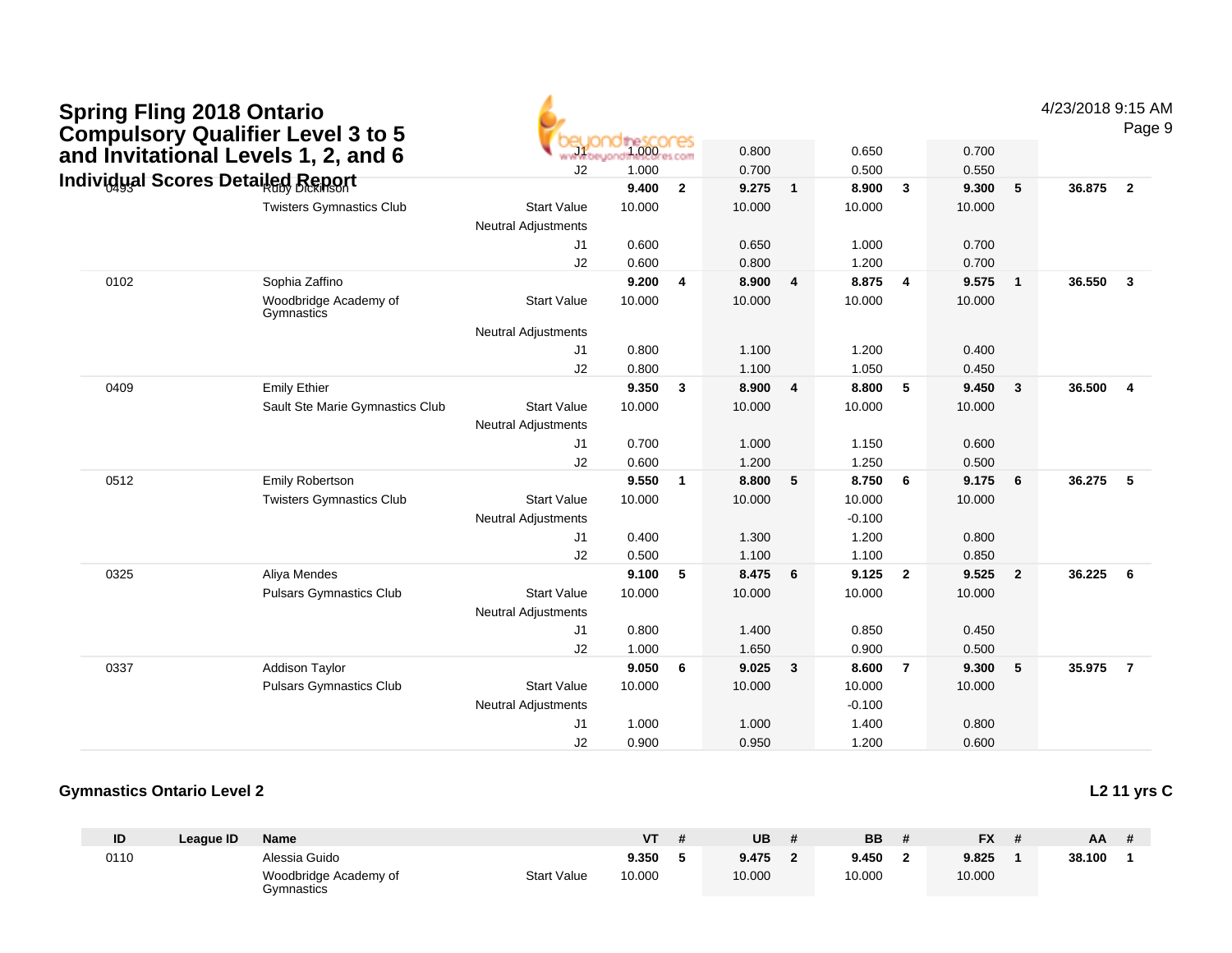| <b>Spring Fling 2018 Ontario</b> | <b>Compulsory Qualifier Level 3 to 5</b>          | <b>Neutral Adjustments</b> | dihescor                    |                         |        |                         | $-0.100$       |                |                |                         | 4/23/2018 9:15 AM | Page 10        |
|----------------------------------|---------------------------------------------------|----------------------------|-----------------------------|-------------------------|--------|-------------------------|----------------|----------------|----------------|-------------------------|-------------------|----------------|
|                                  | and Invitational Levels 1, 2, and 6               | J1                         | euondthescores.com<br>0.600 |                         | 0.500  |                         | 0.500          |                | 0.150          |                         |                   |                |
|                                  | <b>Individual Scores Detailed Report</b>          | J2                         | 0.700                       |                         | 0.550  |                         | 0.400          |                | 0.200          |                         |                   |                |
| 0544                             | Moira Cochrane                                    |                            | 9.400                       | $\overline{4}$          | 9.425  | $\overline{\mathbf{3}}$ | 9.525          | $\overline{1}$ | 9.550          | $\mathbf{3}$            | 37,900            | $\overline{2}$ |
|                                  | Alliston Gymnastics Club                          | <b>Start Value</b>         | 10.000                      |                         | 10.000 |                         | 10.000         |                | 10.000         |                         |                   |                |
|                                  |                                                   | <b>Neutral Adjustments</b> |                             |                         |        |                         |                |                |                |                         |                   |                |
|                                  |                                                   | J <sub>1</sub>             | 0.600                       |                         | 0.500  |                         | 0.550          |                | 0.550          |                         |                   |                |
|                                  |                                                   | J2                         | 0.600                       |                         | 0.650  |                         | 0.400          |                | 0.350          |                         |                   |                |
| 0548                             | Sha-I Munroe-Robinson                             |                            | 9.600                       | $\overline{2}$          | 9.500  | $\mathbf{1}$            | 9.450          | $\overline{2}$ | 9.250          | 5                       | 37,800            | $\mathbf{3}$   |
|                                  | <b>Alliston Gymnastics Club</b>                   | <b>Start Value</b>         | 10.000                      |                         | 10.000 |                         | 10.000         |                | 10.000         |                         |                   |                |
|                                  |                                                   | <b>Neutral Adjustments</b> |                             |                         |        |                         |                |                |                |                         |                   |                |
|                                  |                                                   | J1                         | 0.400                       |                         | 0.550  |                         | 0.600          |                | 0.700          |                         |                   |                |
|                                  |                                                   | J2                         | 0.400                       |                         | 0.450  |                         | 0.500          |                | 0.800          |                         |                   |                |
| 0085                             | <b>Melissa Santos</b>                             |                            | 9.350                       | 5                       | 9.400  | $\overline{\mathbf{4}}$ | 9.200          | $\mathbf{3}$   | 9.450          | $\overline{\mathbf{4}}$ | 37.400            | $\overline{4}$ |
|                                  | Woodbridge Academy of<br>Gymnastics               | <b>Start Value</b>         | 10.000                      |                         | 10.000 |                         | 10.000         |                | 10.000         |                         |                   |                |
|                                  |                                                   | Neutral Adjustments        |                             |                         |        |                         |                |                |                |                         |                   |                |
|                                  |                                                   | J1                         | 0.600                       |                         | 0.600  |                         | 0.800          |                | 0.600          |                         |                   |                |
| 0377                             |                                                   | J2                         | 0.700<br>9.675              |                         | 0.600  |                         | 0.800<br>9.075 | 5              | 0.500<br>9.700 |                         | 37,300            | - 5            |
|                                  | <b>Lily Zettel</b>                                |                            | 10.000                      | $\overline{\mathbf{1}}$ | 8.850  | 6                       |                |                | 10.000         | $\overline{2}$          |                   |                |
|                                  | <b>Revolution Gymnastics And Sports</b><br>Centre | <b>Start Value</b>         |                             |                         | 10.000 |                         | 10.000         |                |                |                         |                   |                |
|                                  |                                                   | <b>Neutral Adjustments</b> |                             |                         |        |                         |                |                |                |                         |                   |                |
|                                  |                                                   | J1                         | 0.300                       |                         | 1.200  |                         | 1.050          |                | 0.300          |                         |                   |                |
|                                  |                                                   | J2                         | 0.350                       |                         | 1.100  |                         | 0.800          |                | 0.300          |                         |                   |                |
| 0371                             | <b>Avery Foell</b>                                |                            | 9.200                       | 6                       | 9.125  | 5                       | 9.100          | $\overline{4}$ | 9.450          | 4                       | 36.875            | 6              |
|                                  | <b>Revolution Gymnastics And Sports</b><br>Centre | <b>Start Value</b>         | 10.000                      |                         | 10.000 |                         | 10.000         |                | 10.000         |                         |                   |                |
|                                  |                                                   | <b>Neutral Adjustments</b> |                             |                         |        |                         | $-0.100$       |                |                |                         |                   |                |
|                                  |                                                   | J1                         | 0.800                       |                         | 0.800  |                         | 0.800          |                | 0.600          |                         |                   |                |
|                                  |                                                   | J2                         | 0.800                       |                         | 0.950  |                         | 0.800          |                | 0.500          |                         |                   |                |
| 0505                             | Avery Mercer                                      |                            | 9.500                       | $\mathbf{3}$            | 9.125  | 5                       | 9.050          | 6              | 9.175          | 6                       | 36.850            | $\overline{7}$ |
|                                  | <b>Twisters Gymnastics Club</b>                   | <b>Start Value</b>         | 10.000                      |                         | 10.000 |                         | 10.000         |                | 10.000         |                         |                   |                |
|                                  |                                                   | <b>Neutral Adjustments</b> |                             |                         |        |                         | $-0.100$       |                |                |                         |                   |                |
|                                  |                                                   | J1                         | 0.500                       |                         | 0.850  |                         | 0.800          |                | 0.850          |                         |                   |                |
|                                  |                                                   | J2                         | 0.500                       |                         | 0.900  |                         | 0.900          |                | 0.800          |                         |                   |                |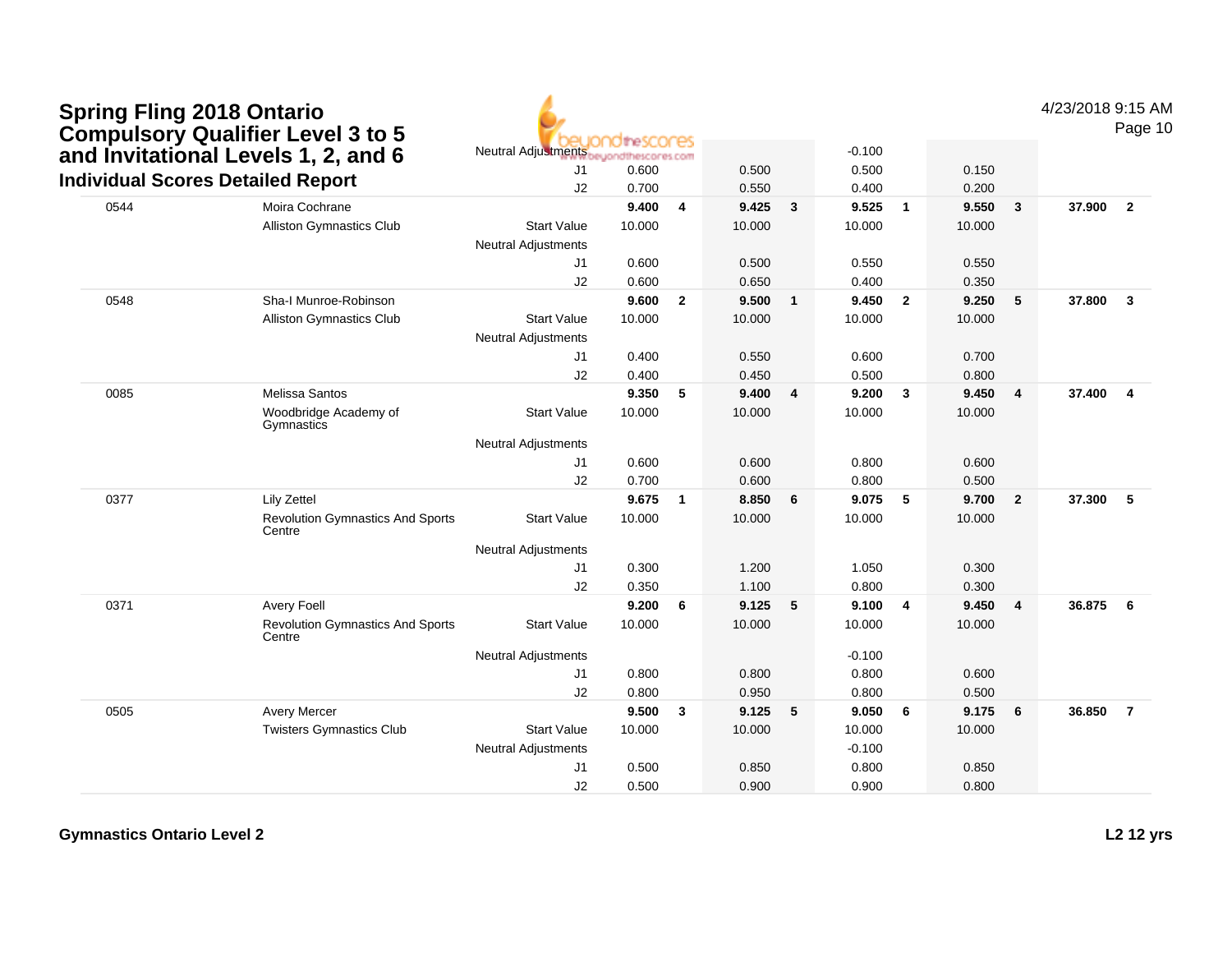# **Spring Fling 2018 Ontario Compulsory Qualifier Level 3 to 5 and Invitational Levels 1, 2, and 6**



Page 11

|      | Individual Scores Detailed Report                 |                                                  | <b>VT</b> | #              | <b>UB</b> | #              | <b>BB</b> | #              | <b>FX</b> | #                       | AA     | #              |
|------|---------------------------------------------------|--------------------------------------------------|-----------|----------------|-----------|----------------|-----------|----------------|-----------|-------------------------|--------|----------------|
| 0547 | <b>Emily Cubitt</b>                               |                                                  | 9.600     | $\overline{1}$ | 9.150     | 4              | 9.750     | $\mathbf{1}$   | 9.275     | 5                       | 37.775 | $\overline{1}$ |
|      | <b>Alliston Gymnastics Club</b>                   | <b>Start Value</b>                               | 10.000    |                | 10.000    |                | 10.000    |                | 10.000    |                         |        |                |
|      |                                                   | <b>Neutral Adjustments</b>                       | 0.400     |                | 0.800     |                | 0.300     |                | 0.800     |                         |        |                |
|      |                                                   | J1<br>J2                                         | 0.400     |                | 0.900     |                | 0.200     |                | 0.650     |                         |        |                |
| 0112 | Christina Sangorgio                               |                                                  | 9.550     | $\overline{2}$ | 9.550     | $\mathbf{1}$   | 9.000     | 6              | 9.625     | $\overline{\mathbf{1}}$ | 37.725 | $\overline{2}$ |
|      | Woodbridge Academy of<br>Gymnastics               | <b>Start Value</b>                               | 10.000    |                | 10.000    |                | 10.000    |                | 10.000    |                         |        |                |
|      |                                                   | <b>Neutral Adjustments</b>                       |           |                |           |                | $-0.100$  |                |           |                         |        |                |
|      |                                                   | J1                                               | 0.400     |                | 0.500     |                | 0.900     |                | 0.400     |                         |        |                |
|      |                                                   | J2                                               | 0.500     |                | 0.400     |                | 0.900     |                | 0.350     |                         |        |                |
| 0391 | Emily Fan                                         |                                                  | 9.550     | $\overline{2}$ | 8.900     | $\overline{7}$ | 9.210     | 4              | 9.600     | $\mathbf{2}$            | 37.260 | $\mathbf{3}$   |
|      | <b>Revolution Gymnastics And Sports</b><br>Centre | <b>Start Value</b>                               | 10.000    |                | 10.000    |                | 10.000    |                | 10.000    |                         |        |                |
|      |                                                   | <b>Neutral Adjustments</b>                       |           |                |           |                |           |                |           |                         |        |                |
|      |                                                   | J <sub>1</sub>                                   | 0.400     |                | 1.000     |                | 0.750     |                | 0.400     |                         |        |                |
|      |                                                   | J2                                               | 0.500     |                | 1.200     |                | 0.830     |                | 0.400     |                         |        |                |
| 0519 | Abigail Todd                                      |                                                  | 9.200     | $\overline{7}$ | 9.000     | 6              | 9.450     | $\mathbf{2}$   | 9.600     | $\overline{2}$          | 37.250 | $\overline{4}$ |
|      | <b>Twisters Gymnastics Club</b>                   | <b>Start Value</b><br><b>Neutral Adjustments</b> | 10.000    |                | 10.000    |                | 10.000    |                | 10.000    |                         |        |                |
|      |                                                   | J1                                               | 0.800     |                | 0.900     |                | 0.600     |                | 0.350     |                         |        |                |
|      |                                                   | J2                                               | 0.800     |                | 1.100     |                | 0.500     |                | 0.450     |                         |        |                |
| 0504 | Jaycee Mazenauer                                  |                                                  | 9.150     | 8              | 9.225     | $\mathbf{2}$   | 9.400     | 3              | 9.425     | $\mathbf{3}$            | 37.200 | - 5            |
|      | <b>Twisters Gymnastics Club</b>                   | <b>Start Value</b>                               | 10.000    |                | 10.000    |                | 10.000    |                | 10.000    |                         |        |                |
|      |                                                   | <b>Neutral Adjustments</b>                       |           |                |           |                |           |                |           |                         |        |                |
|      |                                                   | J1                                               | 0.900     |                | 0.750     |                | 0.700     |                | 0.550     |                         |        |                |
|      |                                                   | J2                                               | 0.800     |                | 0.800     |                | 0.500     |                | 0.600     |                         |        |                |
| 0375 | Bobbi Ventura                                     |                                                  | 9.475     | $\mathbf{3}$   | 9.150     | 4              | 8.700     | 8              | 9.150     | $\overline{7}$          | 36.475 | 6              |
|      | <b>Revolution Gymnastics And Sports</b><br>Centre | <b>Start Value</b>                               | 10.000    |                | 10.000    |                | 10.000    |                | 10.000    |                         |        |                |
|      |                                                   | <b>Neutral Adjustments</b>                       |           |                |           |                | $-0.100$  |                |           |                         |        |                |
|      |                                                   | J1                                               | 0.450     |                | 0.750     |                | 1.250     |                | 0.900     |                         |        |                |
|      |                                                   | J2                                               | 0.600     |                | 0.950     |                | 1.150     |                | 0.800     |                         |        |                |
| 0550 | Vitalia Ursu                                      |                                                  | 9.300     | 5              | 9.225     | $\overline{2}$ | 8.750     | $\overline{7}$ | 9.200     | 6                       | 36.475 | - 6            |
|      | <b>Alliston Gymnastics Club</b>                   | <b>Start Value</b>                               | 10.000    |                | 10.000    |                | 10.000    |                | 10.000    |                         |        |                |
|      |                                                   | <b>Neutral Adjustments</b>                       |           |                |           |                | $-0.100$  |                |           |                         |        |                |
|      |                                                   | J1                                               | 0.700     |                | 0.750     |                | 1.100     |                | 0.800     |                         |        |                |
|      |                                                   | J2                                               | 0.700     |                | 0.800     |                | 1.200     |                | 0.800     |                         |        |                |
| 0384 | Sophie Knorr                                      |                                                  | 9.275     | 6              | 9.100     | 5              | 8.350     | 10             | 9.200     | 6                       | 35.925 | $\overline{7}$ |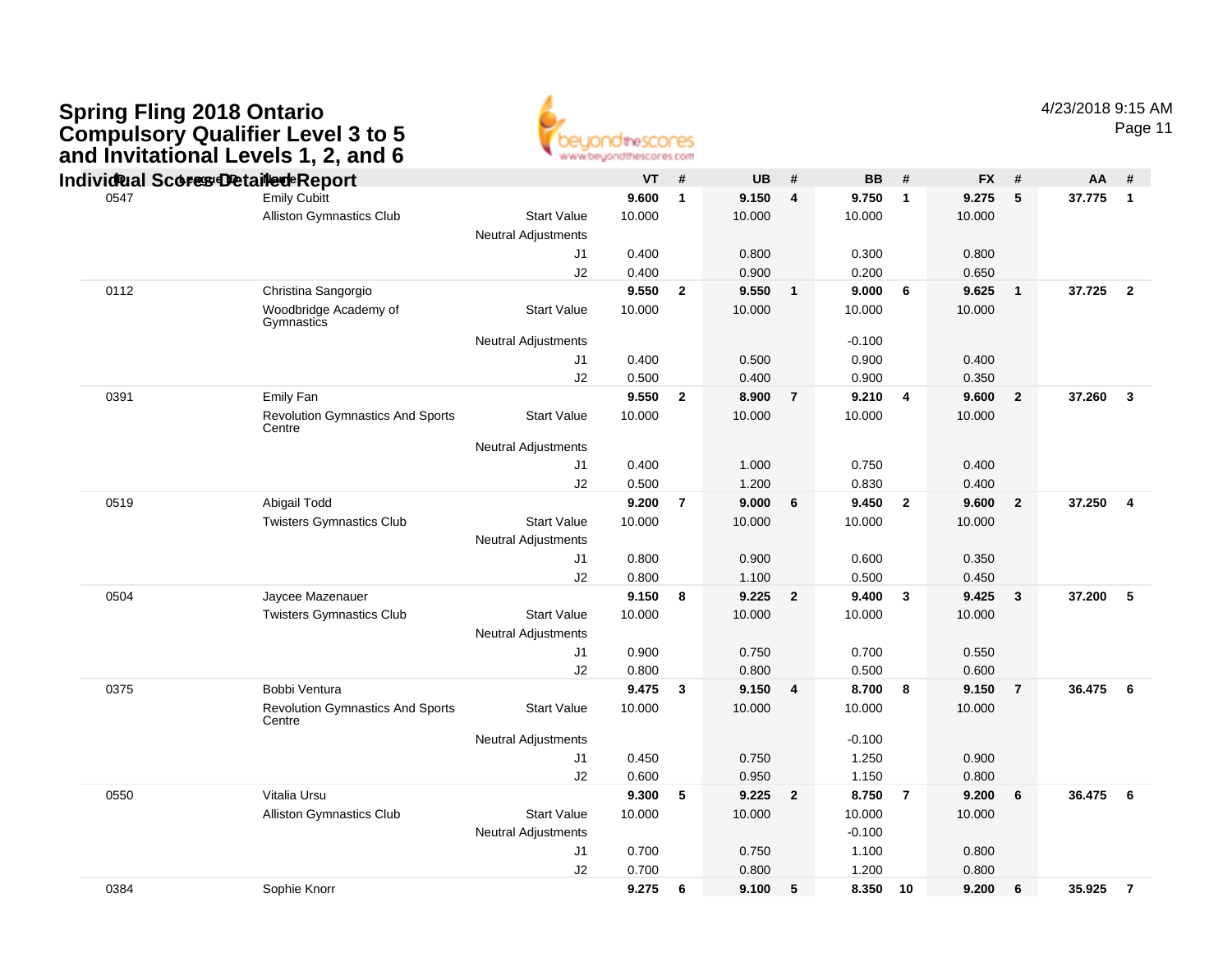# Bayelution 2 ymarrids find Sports Spring Fling 2018 Ontario<br>Compulsory Qualifier Level 3 to 5<br>and Invitational Lev創ৣখ<sup>ন</sup>় 2,ొanত 6



4/23/2018 9:15 AM

Page 12

|      | <b>Individual Scores Detailed Report</b> | <b>Neutral Adjustments</b> |        |   |           |         |        |                |          |   |
|------|------------------------------------------|----------------------------|--------|---|-----------|---------|--------|----------------|----------|---|
|      |                                          | J1                         | 0.650  |   | 0.800     | 1.800   | 0.900  |                |          |   |
|      |                                          | J2                         | 0.800  |   | 1.000     | 1.500   | 0.700  |                |          |   |
| 0569 | Maryn Day                                |                            | 9.400  | 4 | 7.200 8   | 9.200 5 | 9.325  | $\overline{4}$ | 35.125 8 |   |
|      | Dancemakers Gymnastics                   | <b>Start Value</b>         | 10.000 |   | 10.000    | 10.000  | 10.000 |                |          |   |
|      |                                          | <b>Neutral Adjustments</b> |        |   |           |         |        |                |          |   |
|      |                                          | J1                         | 0.600  |   | 2.900     | 0.750   | 0.650  |                |          |   |
|      |                                          | J2                         | 0.600  |   | 2.700     | 0.850   | 0.700  |                |          |   |
| 0428 | Braylnn Venables-Carrier                 |                            | 8.825  | 9 | $9.175$ 3 | 8.450 9 | 8.550  | -8             | 35.000   | 9 |
|      | Sault Ste Marie Gymnastics Club          | <b>Start Value</b>         | 10.000 |   | 10.000    | 10.000  | 10.000 |                |          |   |
|      |                                          | <b>Neutral Adjustments</b> |        |   |           |         |        |                |          |   |
|      |                                          | J1                         | 1.050  |   | 0.750     | 1.600   | 1.300  |                |          |   |
|      |                                          | J2                         | 1.300  |   | 0.900     | 1.500   | 1.600  |                |          |   |

# **Gymnastics Ontario Level 2**

| ID   | League ID | <b>Name</b>                                       |                            | $VT$ # |                | <b>UB</b> | #              | <b>BB</b> | #                       | <b>FX</b> | #              | AA     | #                       |
|------|-----------|---------------------------------------------------|----------------------------|--------|----------------|-----------|----------------|-----------|-------------------------|-----------|----------------|--------|-------------------------|
| 0549 |           | Rosie McHardy                                     |                            | 9.450  | 1              | 9.400     | $\overline{2}$ | 9.625     | -1                      | 9.650     | -1             | 38.125 | -1                      |
|      |           | Alliston Gymnastics Club                          | Start Value                | 10.000 |                | 10.000    |                | 10.000    |                         | 10.000    |                |        |                         |
|      |           |                                                   | Neutral Adjustments        |        |                |           |                |           |                         |           |                |        |                         |
|      |           |                                                   | J <sub>1</sub>             | 0.500  |                | 0.500     |                | 0.400     |                         | 0.350     |                |        |                         |
|      |           |                                                   | J2                         | 0.600  |                | 0.700     |                | 0.350     |                         | 0.350     |                |        |                         |
| 0210 |           | Jamie Bradley                                     |                            | 9.450  | 1              | 9.450     | 1              | 9.525     | $\overline{\mathbf{2}}$ | 9.575     | $\overline{2}$ | 38.000 | $\overline{2}$          |
|      |           | <b>Alliston Gymnastics Club</b>                   | <b>Start Value</b>         | 10.000 |                | 10.000    |                | 10.000    |                         | 10.000    |                |        |                         |
|      |           |                                                   | <b>Neutral Adjustments</b> |        |                |           |                | $-0.100$  |                         |           |                |        |                         |
|      |           |                                                   | J1                         | 0.600  |                | 0.600     |                | 0.400     |                         | 0.400     |                |        |                         |
|      |           |                                                   | J2                         | 0.500  |                | 0.500     |                | 0.350     |                         | 0.450     |                |        |                         |
| 0113 |           | Emily Brandolino                                  |                            | 9.400  | $\overline{2}$ | 9.200     | $\mathbf{3}$   | 9.250     | -4                      | 9.500     | -4             | 37.350 | 3                       |
|      |           | Woodbridge Academy of<br>Gymnastics               | <b>Start Value</b>         | 10.000 |                | 10.000    |                | 10.000    |                         | 10.000    |                |        |                         |
|      |           |                                                   | Neutral Adjustments        |        |                |           |                |           |                         |           |                |        |                         |
|      |           |                                                   | J1                         | 0.600  |                | 0.800     |                | 0.600     |                         | 0.500     |                |        |                         |
|      |           |                                                   | J2                         | 0.600  |                | 0.800     |                | 0.900     |                         | 0.500     |                |        |                         |
| 0378 |           | Jessica Boyer                                     |                            | 9.300  | 3              | 8.925     | 5              | 8.850     | $\overline{7}$          | 9.550     | -3             | 36.625 | $\overline{\mathbf{4}}$ |
|      |           | <b>Revolution Gymnastics And Sports</b><br>Centre | <b>Start Value</b>         | 10.000 |                | 10.000    |                | 10.000    |                         | 10.000    |                |        |                         |
|      |           |                                                   | <b>Neutral Adjustments</b> |        |                |           |                | $-0.100$  |                         |           |                |        |                         |
|      |           |                                                   | J <sub>1</sub>             | 0.600  |                | 1.050     |                | 1.000     |                         | 0.400     |                |        |                         |

**L2 13 yrs**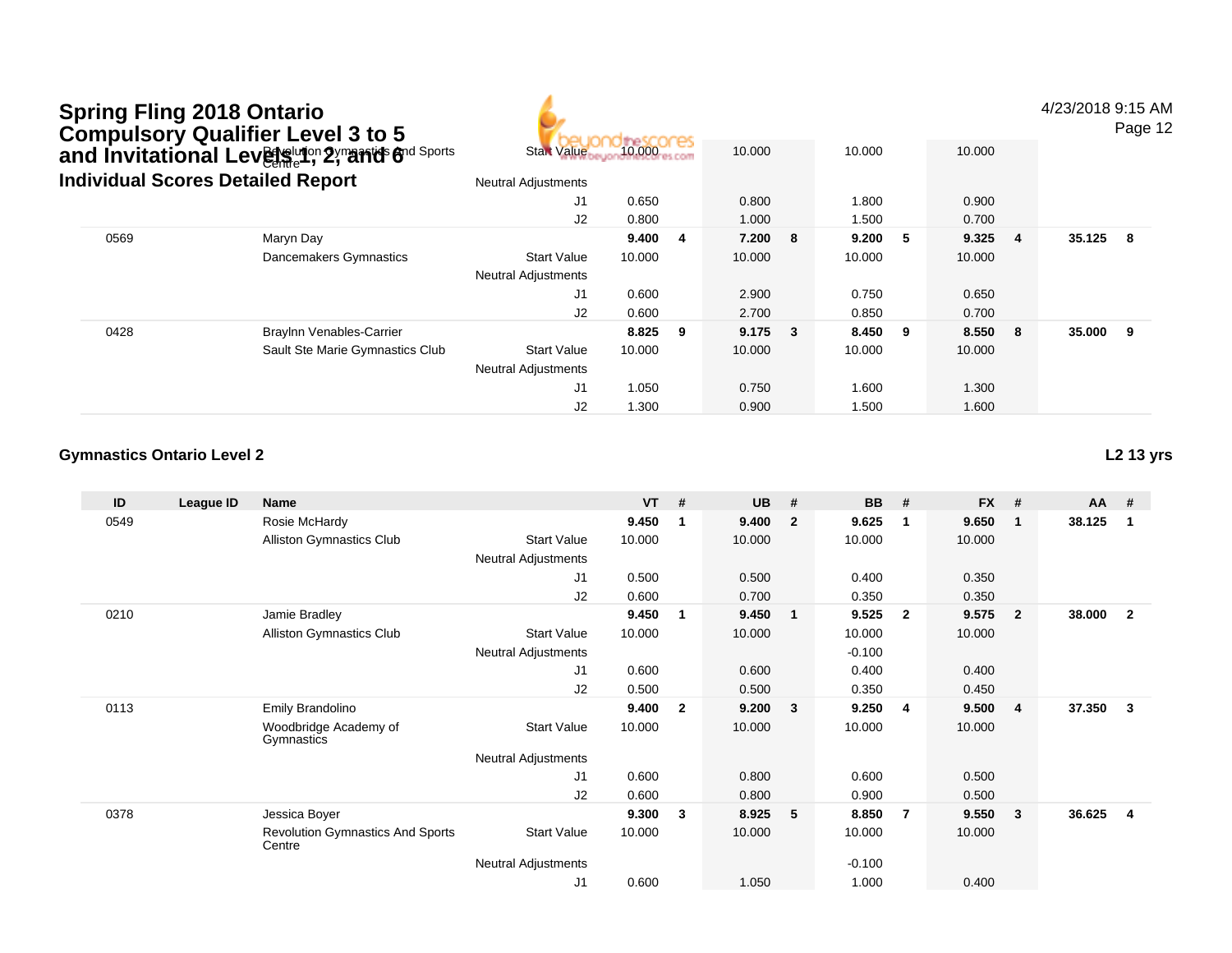|      | <b>Spring Fling 2018 Ontario</b><br><b>Compulsory Qualifier Level 3 to 5</b><br>and Invitational Levels 1, 2, and 6 |                            | 0.800  |     | 1.100  |                | 1.100    |                         | 0.500  |                | 4/23/2018 9:15 AM | Page 13 |
|------|---------------------------------------------------------------------------------------------------------------------|----------------------------|--------|-----|--------|----------------|----------|-------------------------|--------|----------------|-------------------|---------|
|      | and <i>Hist</i><br>Individual Scores Detailed Report<br>Individual Scores Detailed Report                           |                            | 9.200  | -4  | 8.550  | $\overline{7}$ | 9.300    | $\overline{\mathbf{3}}$ | 9.200  | 6              | 36.250            | 5       |
|      |                                                                                                                     | <b>Start Value</b>         | 10.000 |     | 10.000 |                | 10.000   |                         | 10.000 |                |                   |         |
|      |                                                                                                                     | <b>Neutral Adjustments</b> |        |     |        |                |          |                         |        |                |                   |         |
|      |                                                                                                                     | J1                         | 0.700  |     | 1.400  |                | 0.800    |                         | 0.900  |                |                   |         |
|      |                                                                                                                     | J <sub>2</sub>             | 0.900  |     | 1.500  |                | 0.600    |                         | 0.700  |                |                   |         |
| 0503 | Ella Mazenauer                                                                                                      |                            | 9.450  | - 1 | 9.075  | 4              | 9.050    | - 6                     | 8.400  | $\overline{7}$ | 35.975            | - 6     |
|      | <b>Twisters Gymnastics Club</b>                                                                                     | <b>Start Value</b>         | 10.000 |     | 10.000 |                | 10.000   |                         | 10.000 |                |                   |         |
|      |                                                                                                                     | <b>Neutral Adjustments</b> |        |     |        |                | $-0.100$ |                         |        |                |                   |         |
|      |                                                                                                                     | J <sub>1</sub>             | 0.600  |     | 0.900  |                | 0.900    |                         | 1.500  |                |                   |         |
|      |                                                                                                                     | J2                         | 0.500  |     | 0.950  |                | 0.800    |                         | 1.700  |                |                   |         |
| 0392 | Hope Nelson                                                                                                         |                            | 8.850  | - 5 | 8.625  | 6              | 9.100    | -5                      | 9.350  | -5             | 35.925            | - 7     |
|      | <b>Revolution Gymnastics And Sports</b><br>Centre                                                                   | <b>Start Value</b>         | 10.000 |     | 10.000 |                | 10.000   |                         | 10.000 |                |                   |         |
|      |                                                                                                                     | <b>Neutral Adjustments</b> |        |     |        |                |          |                         |        |                |                   |         |
|      |                                                                                                                     | J1                         | 1.100  |     | 1.350  |                | 0.850    |                         | 0.700  |                |                   |         |
|      |                                                                                                                     | J <sub>2</sub>             | 1.200  |     | 1.400  |                | 0.950    |                         | 0.600  |                |                   |         |

#### **Gymnastics Ontario Level 2L2 14 and 15 yrs**

**ID League ID Name VT # UB # BB # FX # AA #** 0380 Emily D'Agostino **9.350 <sup>2</sup> 9.200 <sup>1</sup> 9.525 <sup>1</sup> 9.650 <sup>1</sup> 37.725 <sup>1</sup>** Revolution Gymnastics And Sports CentreStart Valuee 10.000 10.000 10.000 10.000 Neutral Adjustments J1 0.700 0.800 0.400 0.300 J2 0.600 0.800 0.550 0.400 0546 Breanna Smee **9.600 <sup>1</sup> 9.125 <sup>2</sup> 9.375 <sup>2</sup> 9.000 <sup>3</sup> 37.100 <sup>2</sup>** Alliston Gymnastics Club Start Value 10.000 10.000 10.000 10.000 Neutral Adjustments J1 0.400 1.000 0.550 1.100 J2 0.400 0.750 0.700 0.900 0385 Nikki Leblanc **9.350 <sup>2</sup> 9.050 <sup>3</sup> 9.050 <sup>3</sup> 9.200 <sup>2</sup> 36.650 <sup>3</sup>** Revolution Gymnastics And Sports**Centre** Start Valuee 10.000 10.000 10.000 10.000 Neutral Adjustments $-0.100$ 0.800 J1 0.600 1.000 0.800 0.800 J20.700 0.900 0.900 0.800